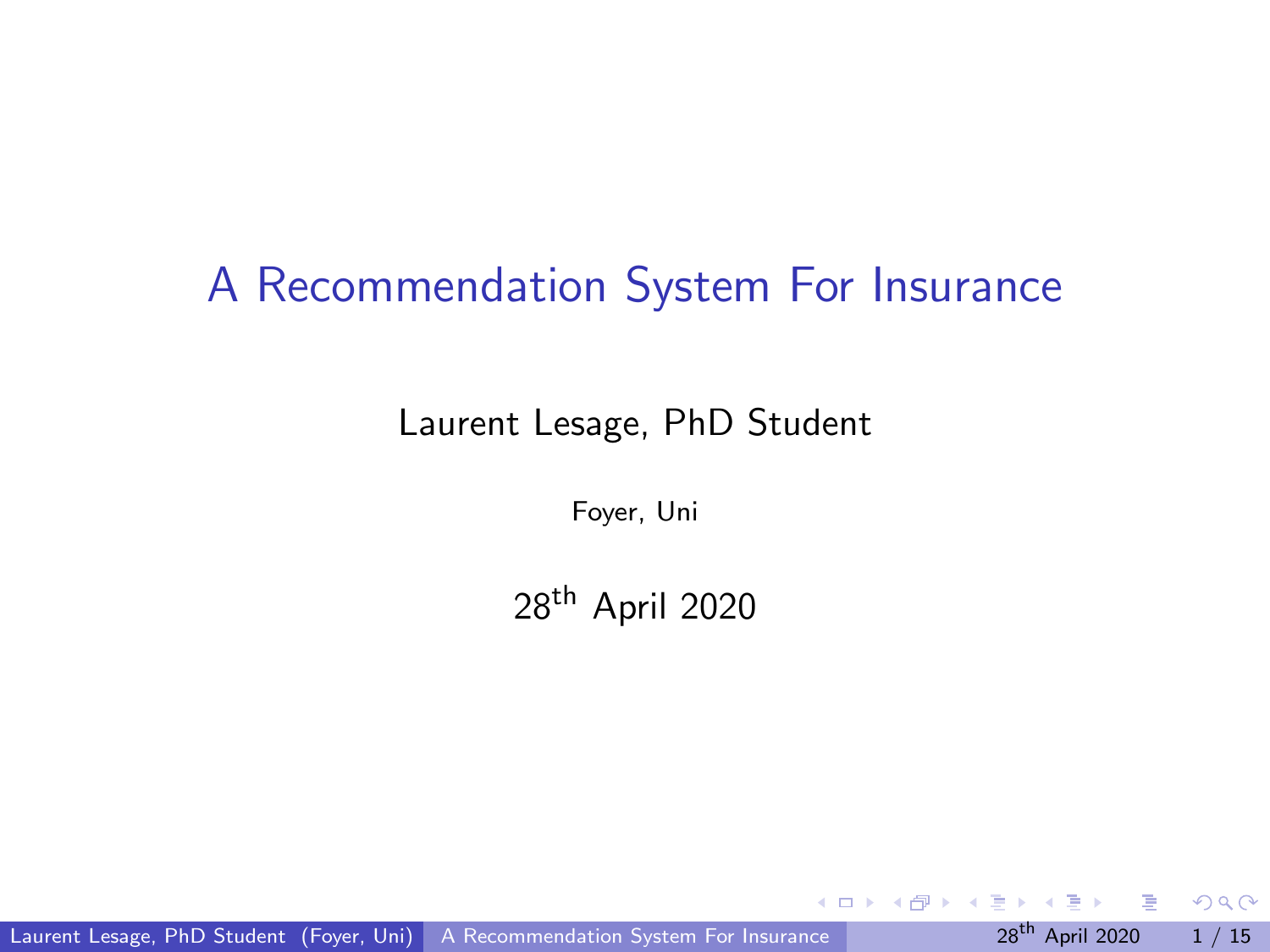#### <span id="page-1-0"></span>1 [Recommendation system](#page-1-0)

- [Context](#page-1-0)
- **•** [Architecture](#page-8-0)
- **•** [Results](#page-12-0)



 $\leftarrow$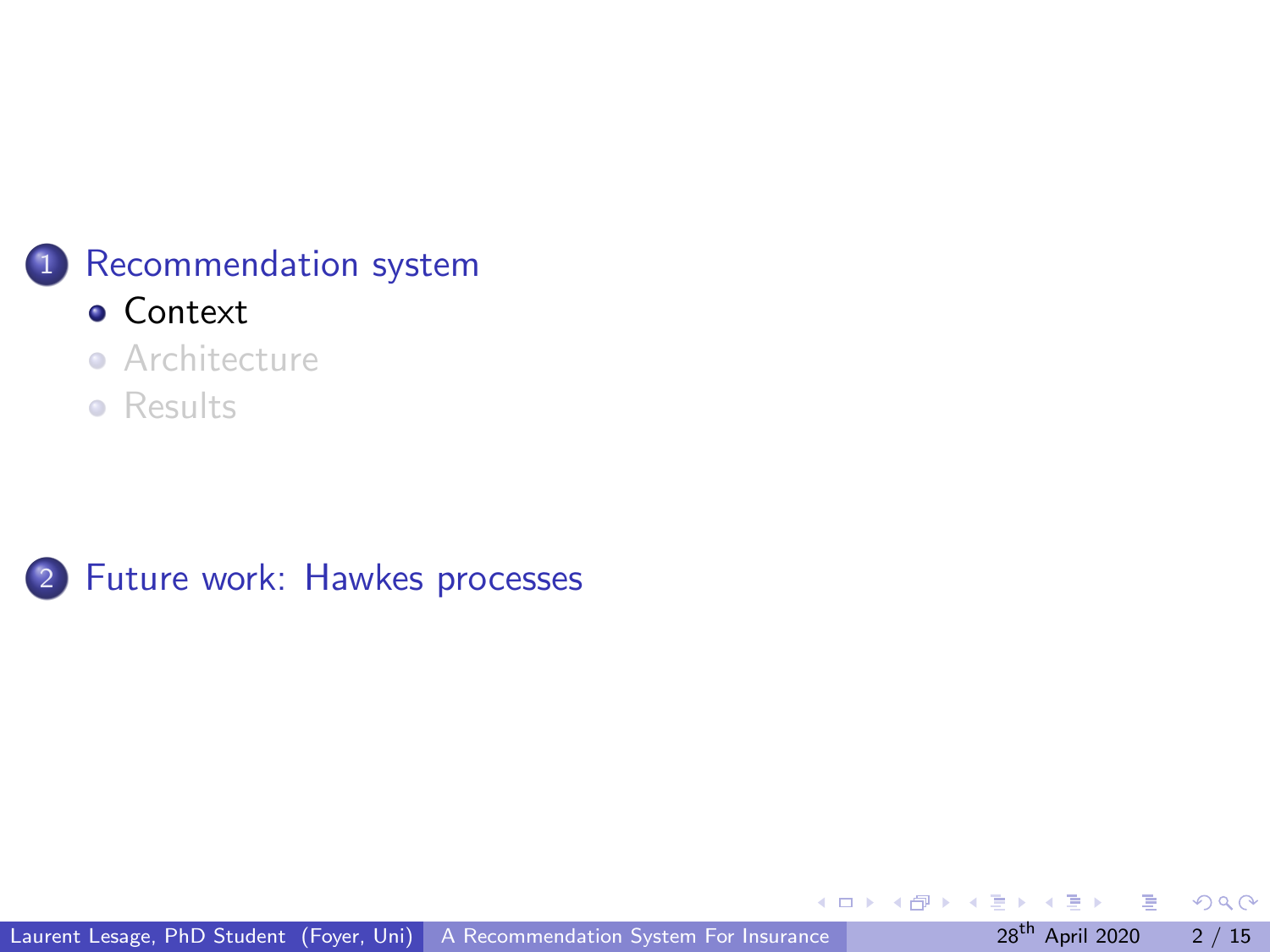Objective: optimize up-selling campaigns by automatically selecting the most likely customers to augment insurance coverage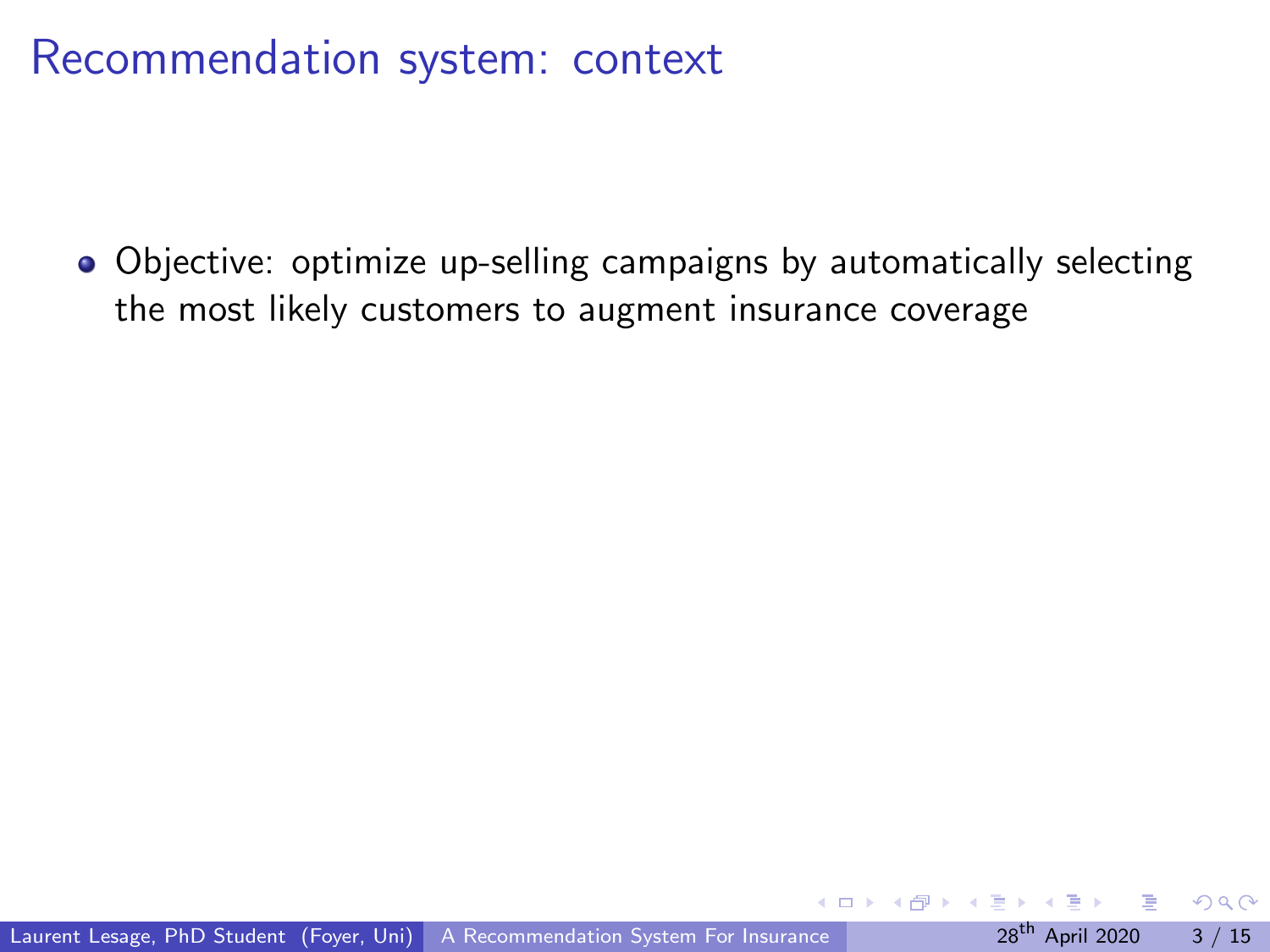- Objective: optimize up-selling campaigns by automatically selecting the most likely customers to augment insurance coverage
- Scope : car insurance product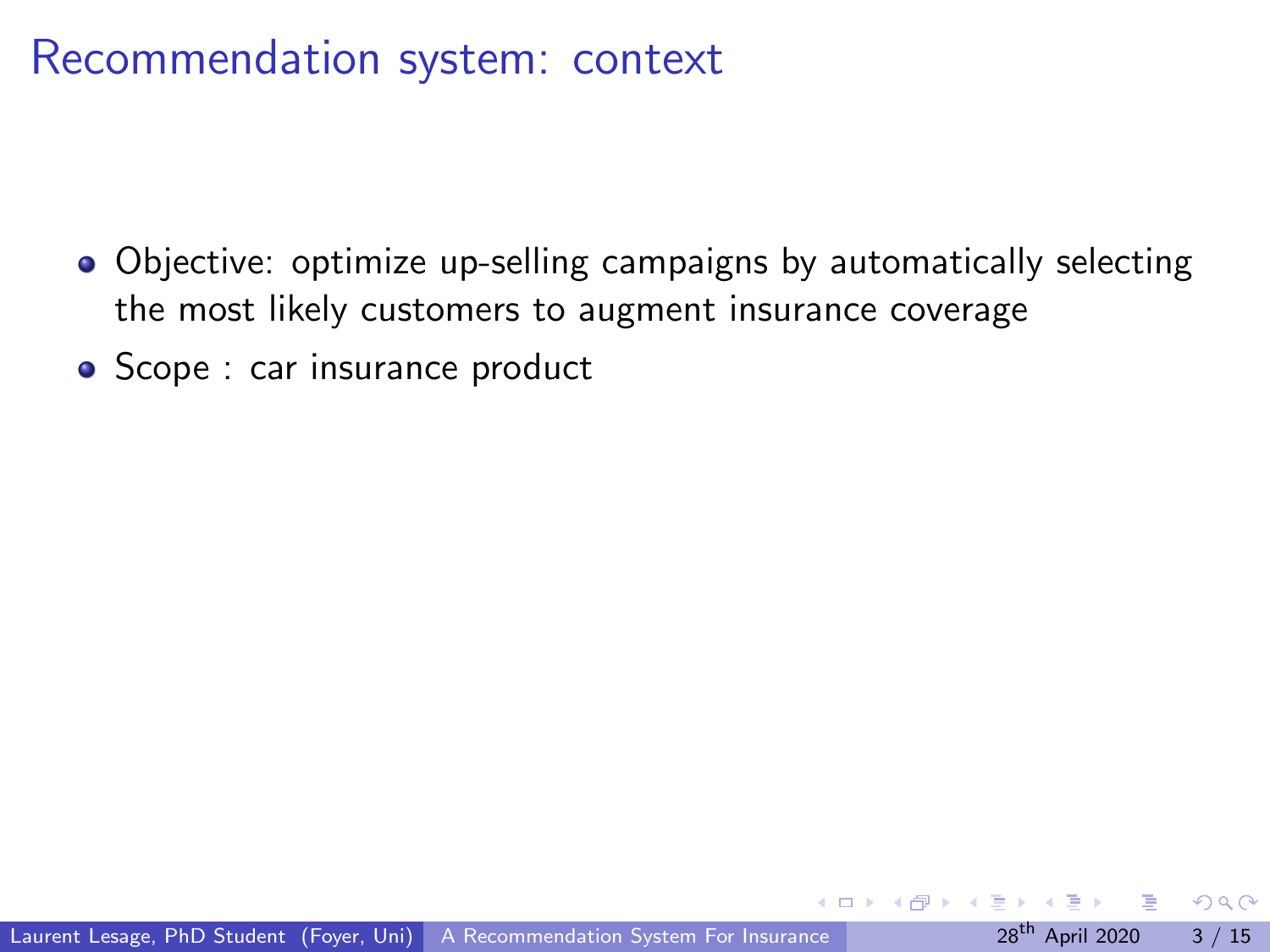- Objective: optimize up-selling campaigns by automatically selecting the most likely customers to augment insurance coverage
- Scope : car insurance product
- Specificity of insurance context: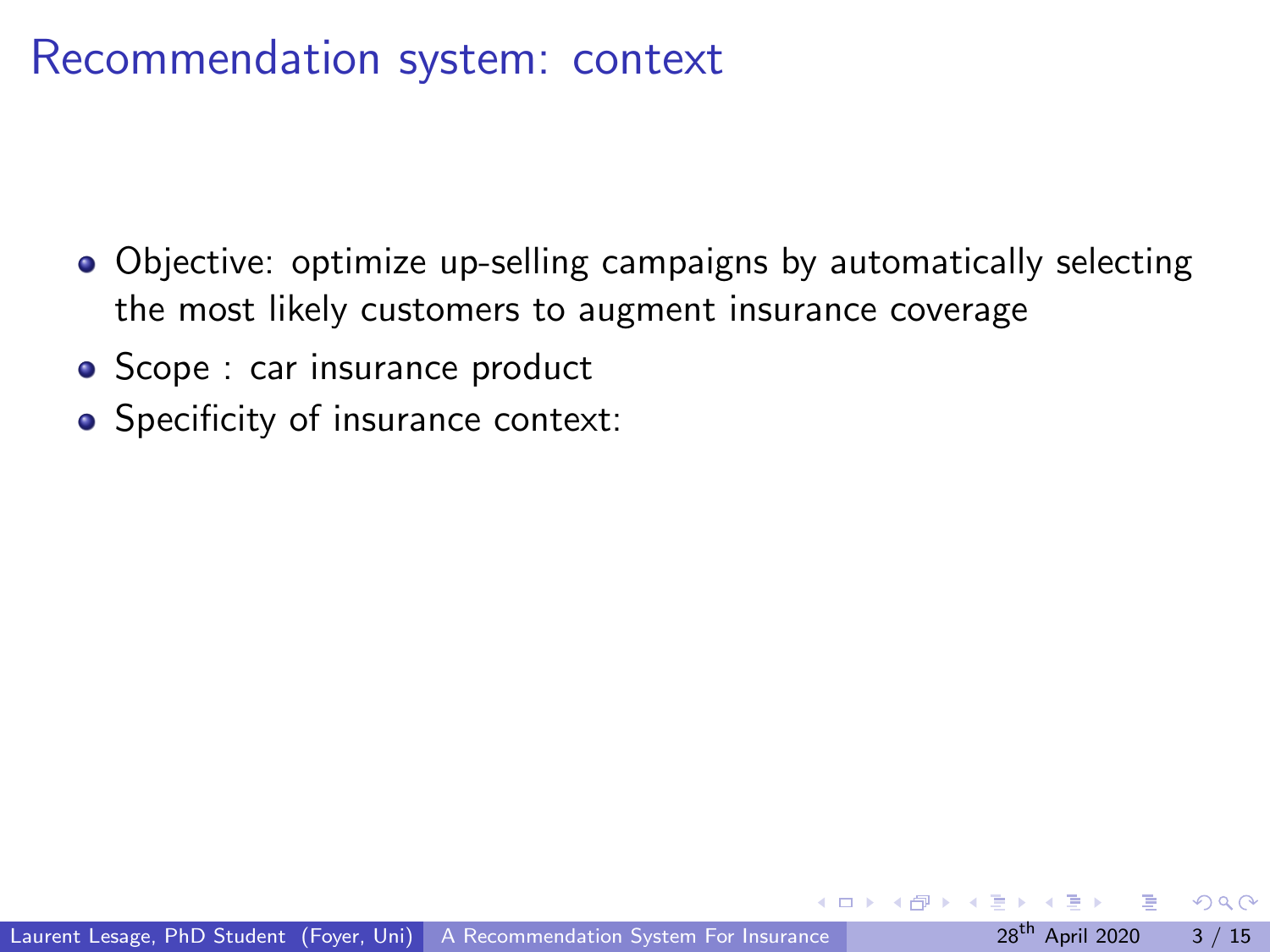- Objective: optimize up-selling campaigns by automatically selecting the most likely customers to augment insurance coverage
- Scope : car insurance product
- Specificity of insurance context:
	- $\triangleright$  Data dimensions: the number of covers is limited to a dozen of guarantees

∽≏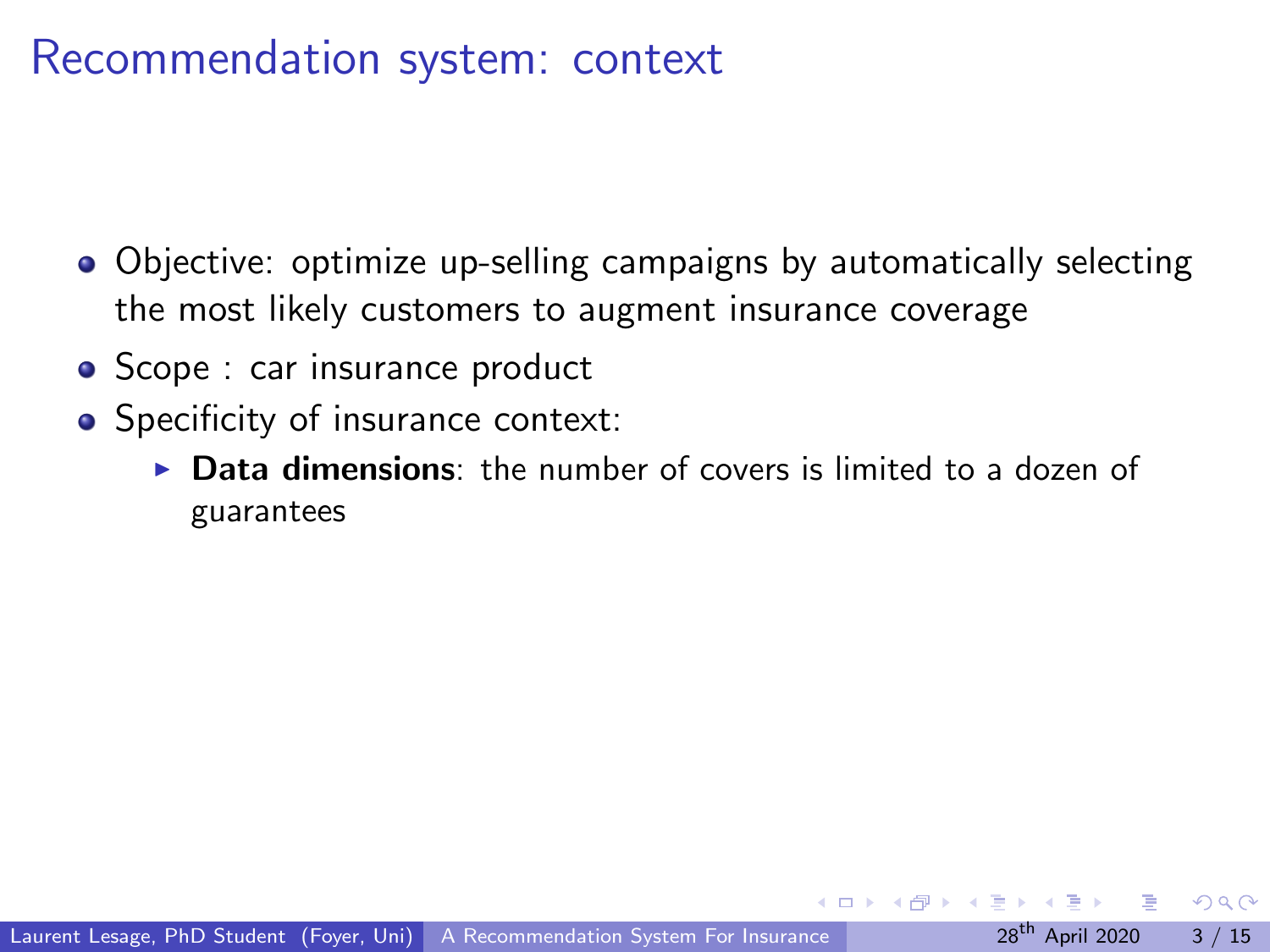- Objective: optimize up-selling campaigns by automatically selecting the most likely customers to augment insurance coverage
- Scope : car insurance product
- Specificity of insurance context:
	- $\triangleright$  Data dimensions: the number of covers is limited to a dozen of guarantees
	- $\triangleright$  Trustworthiness: insurance products are consumed differently from movies, books and other daily or weekly products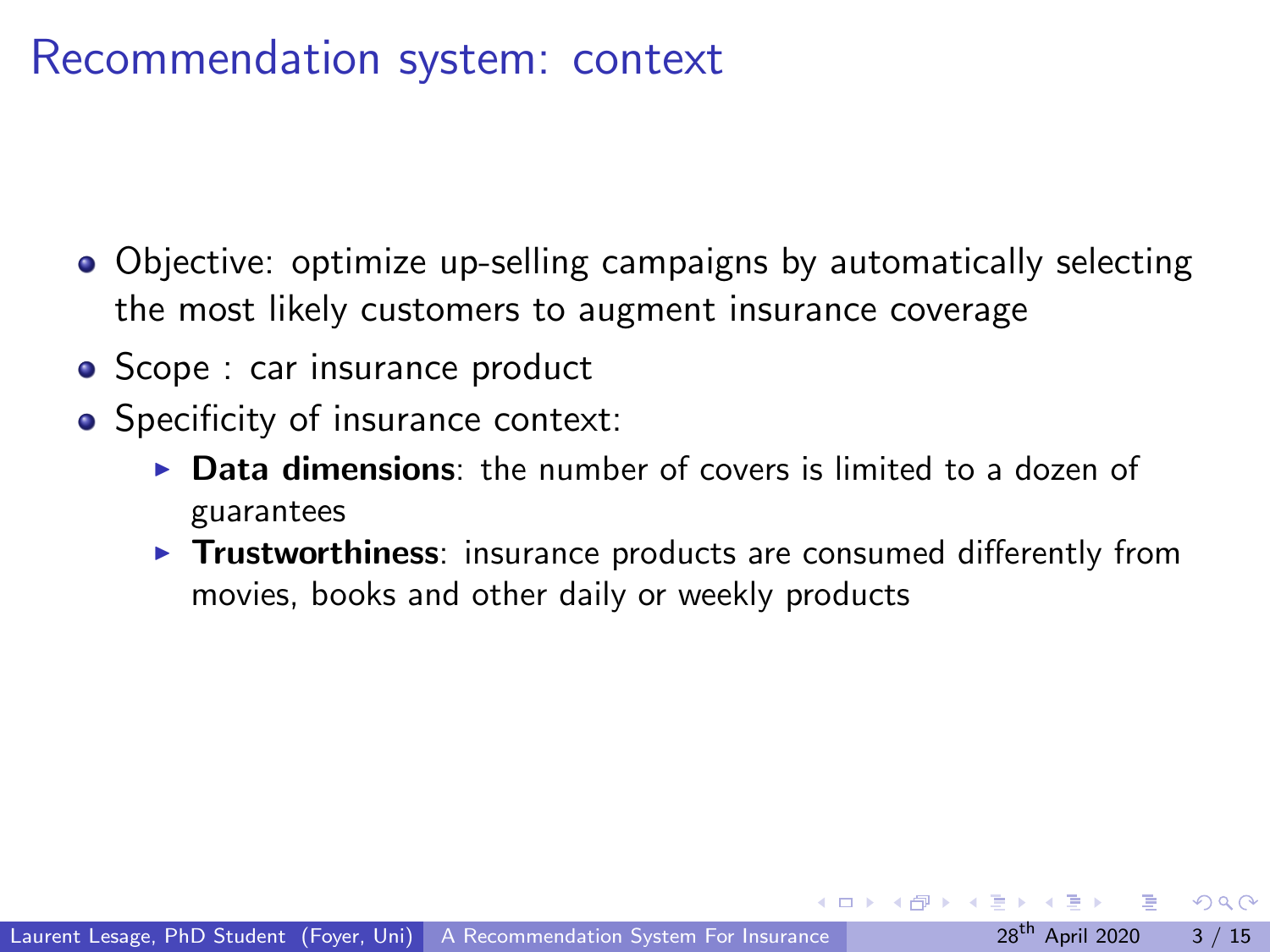- Objective: optimize up-selling campaigns by automatically selecting the most likely customers to augment insurance coverage
- Scope : car insurance product
- Specificity of insurance context:
	- $\triangleright$  Data dimensions: the number of covers is limited to a dozen of guarantees
	- $\triangleright$  Trustworthiness: insurance products are consumed differently from movies, books and other daily or weekly products
	- $\triangleright$  Constraints: customers could have to respect some criterion (age, no-claims bonus level, vehicle characteristics, etc.)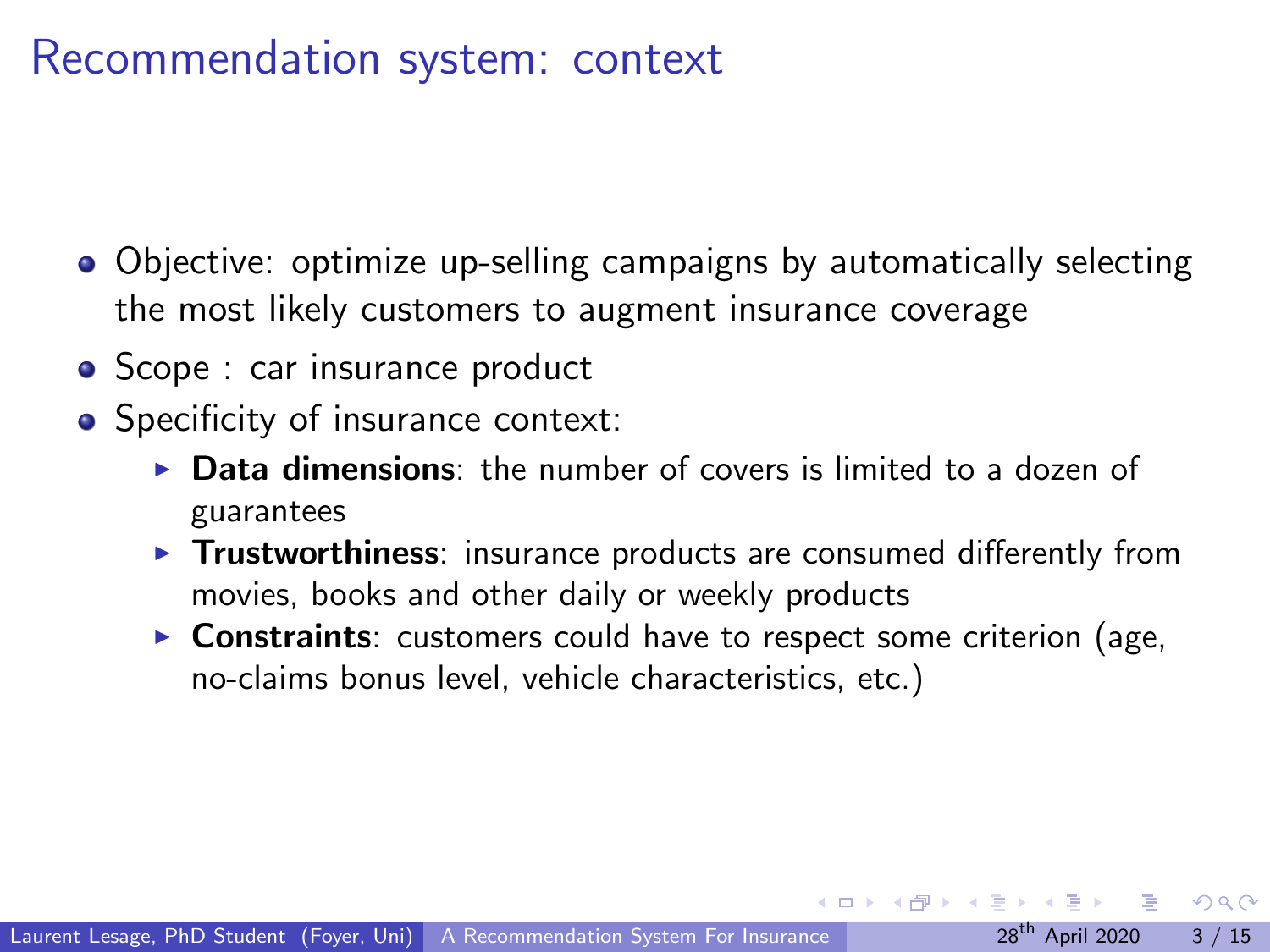<span id="page-8-0"></span>

- [Context](#page-1-0)
- **•** [Architecture](#page-8-0)
- **•** [Results](#page-12-0)



Laurent Lesage, PhD Student (Foyer, Uni) [A Recommendation System For Insurance](#page-0-0) 28<sup>th</sup> April 2020 4 / 15

 $\leftarrow$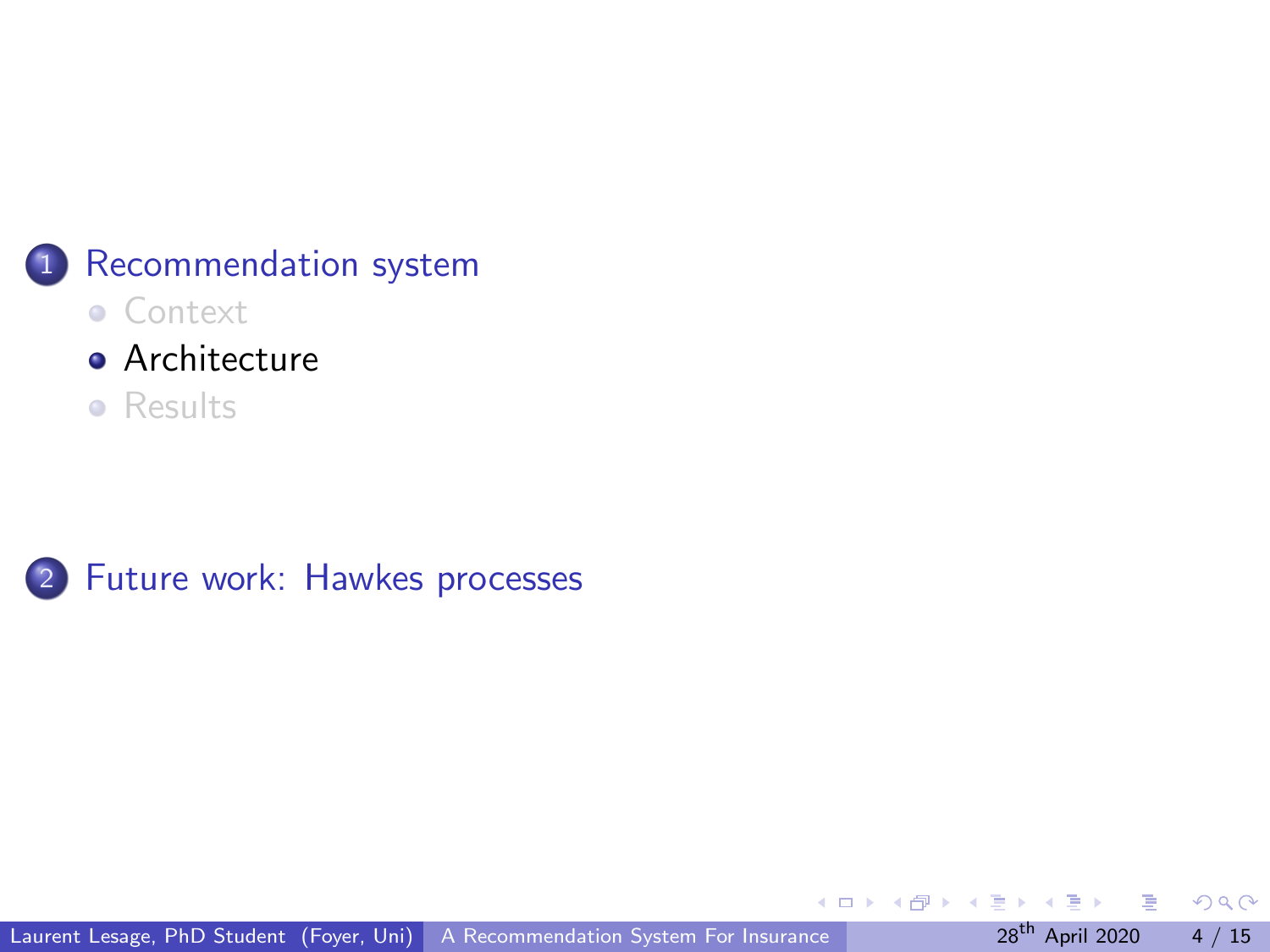### Recommendation system: architecture



Laurent Lesage, PhD Student (Foyer, Uni) [A Recommendation System For Insurance](#page-0-0) 28th April 2020 5 / 15

画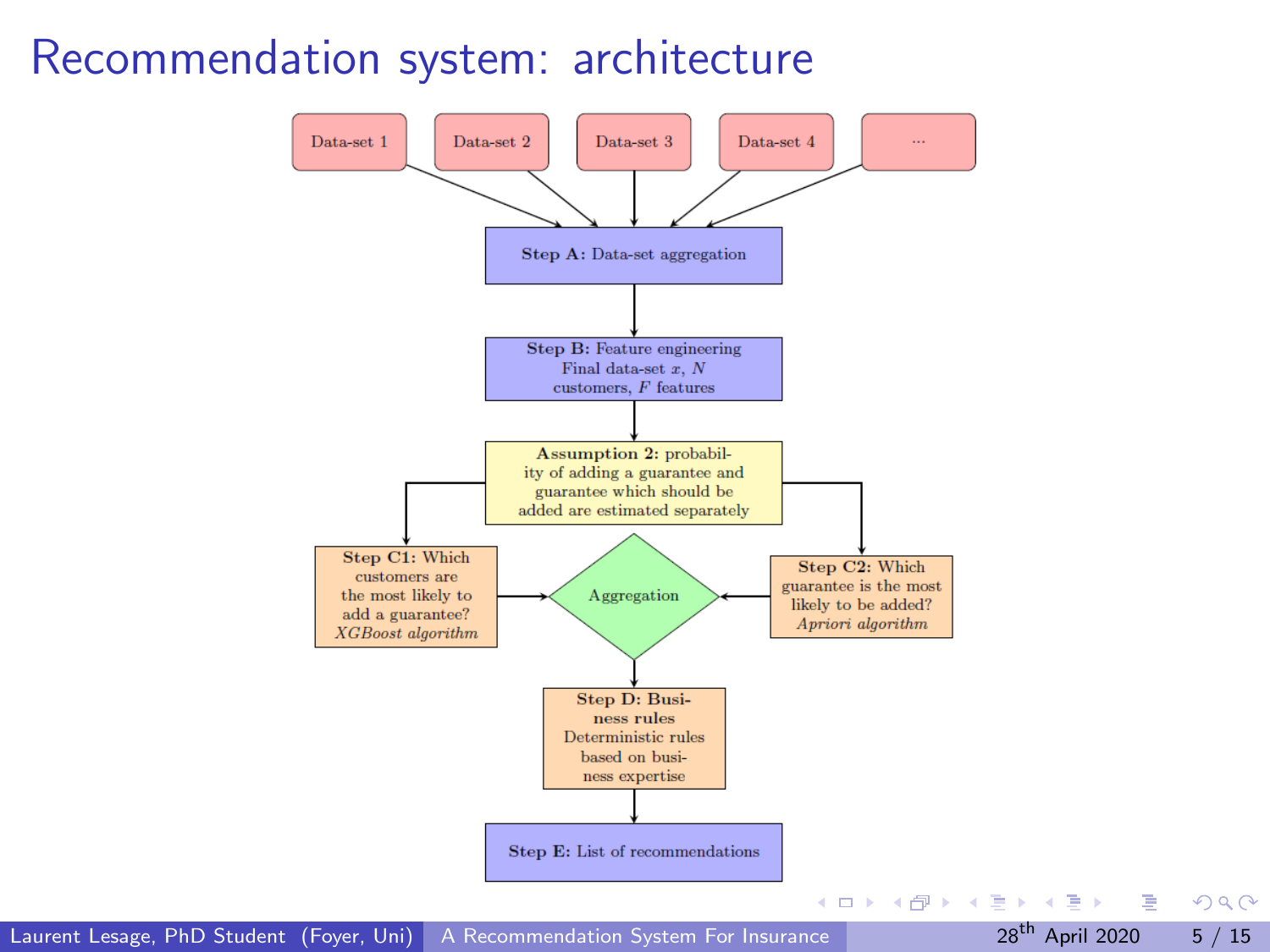Focus on modelling: two independant models

• Who is likely to add a cover? XGBoost algorithm  $\rightarrow$  supervised learning on customers who added a guarantee in the past. Estimates the probability for each customer to add a guarantee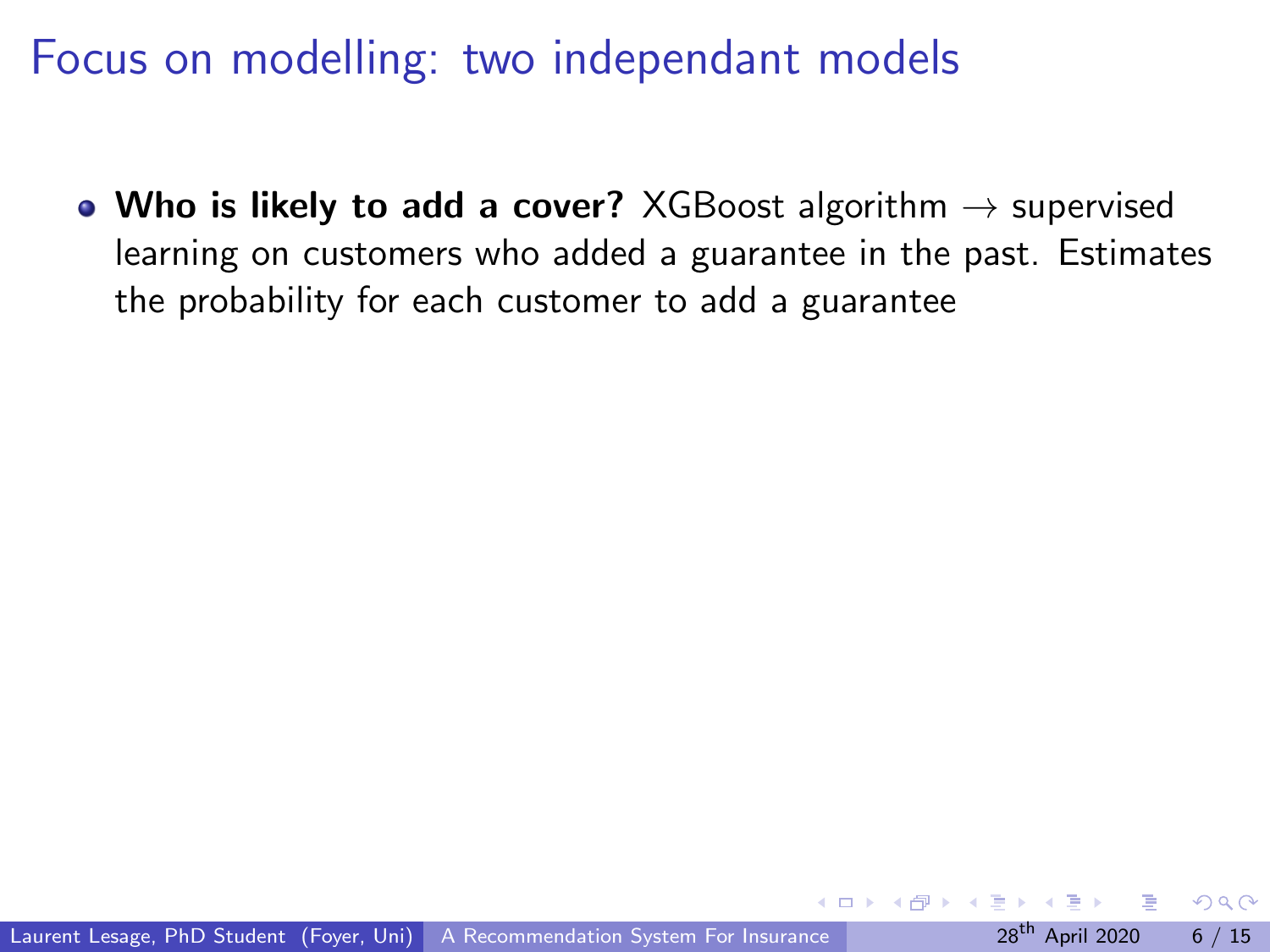Focus on modelling: two independant models

- Who is likely to add a cover? XGBoost algorithm  $\rightarrow$  supervised learning on customers who added a guarantee in the past. Estimates the probability for each customer to add a guarantee
- Which guarantee to suggest? Apriori algorithm  $\rightarrow$  select the additional guarantee which is the best suited to the existing cover. For this purpose, we use the concept of an association rule:

$$
R: R_1 = \{ \text{Guar.1}, ..., \text{Guar.n} \} \rightarrow R_2 = \{ \text{Guar.n} + 1 \},
$$

and we choose, for a customer with a current cover  ${Guar.1,..., Guar.3}$  the rule with the highest confidence, that's to say the guarantee which is the most associated with the set of guarantees  $\{Guar.1, ..., Guar.3\}$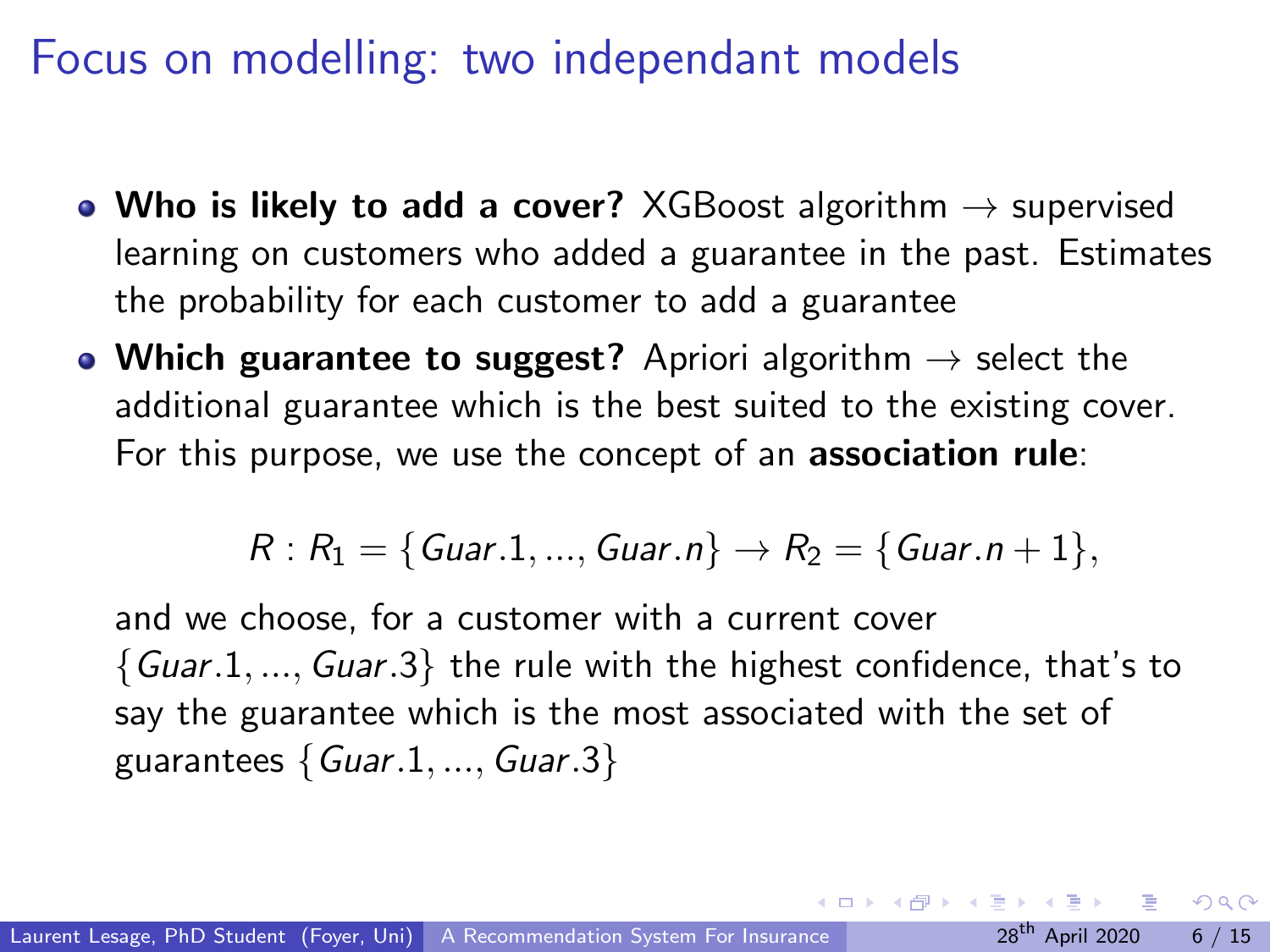<span id="page-12-0"></span>

#### 1 [Recommendation system](#page-1-0)

- [Context](#page-1-0)
- **•** [Architecture](#page-8-0)
- **•** [Results](#page-12-0)



 $\Box$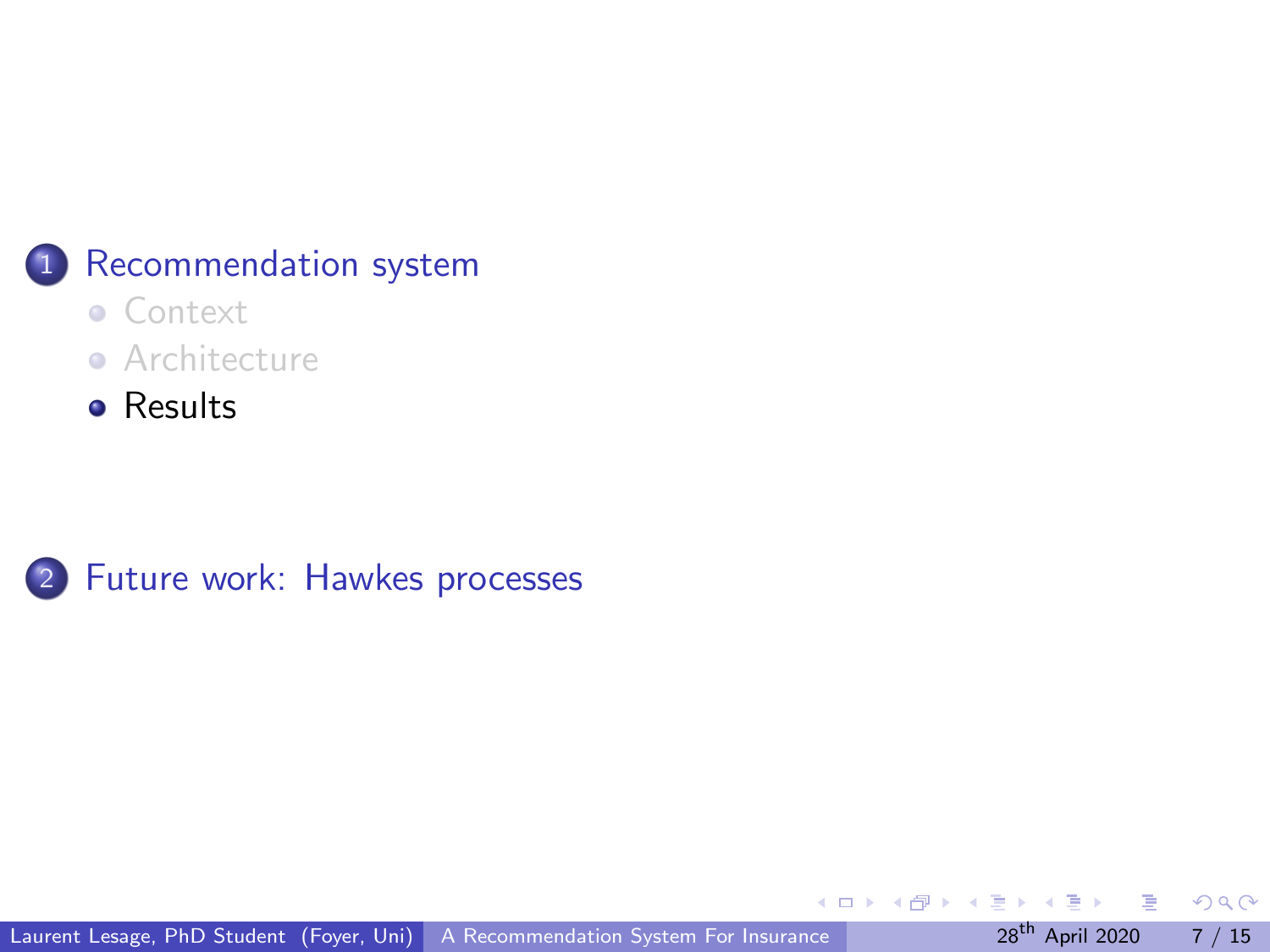# <span id="page-13-0"></span>Results on a pilot phase

Pilot phase: test of the recommendation system over a hundred customers. These customers were selected by their high probability to add a guarantee and among the portfolio of four collaborating agents.

Table: Profile of customers selected for the pilot phase (VS average customer)

| Characteristic            | Delta $(\%)$ |
|---------------------------|--------------|
| Age                       | $-2.2%$      |
| Living in Luxembourg City | $+8.1%$      |
| Number of guarantees      | $-4.7%$      |
| Car insurance premium     | $+15.1%$     |
| Number of products        | $+27.4%$     |
| Number of vehicles        | $+10.1%$     |
| Age of vehicles           | $-6.4%$      |
| Price of vehicles         | $+33.5%$     |
| Scoring                   | $+0.5$ level |
| Number of amendments      | 11.1%        |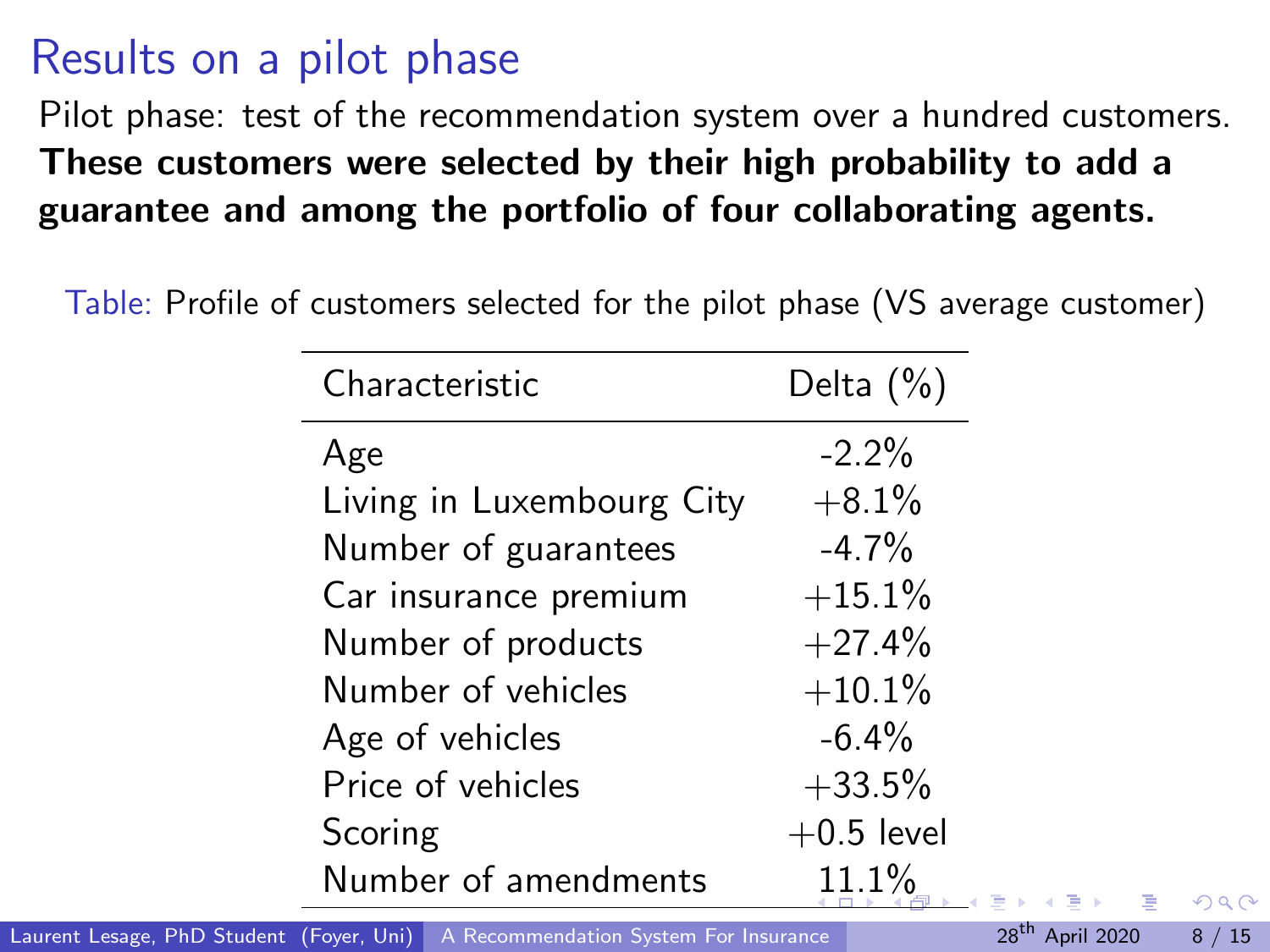### <span id="page-14-0"></span>Results on a pilot phase

Pilot phase: test of the recommendation system over a hundred customers. These customers were selected by their high probability to add a guarantee and among the portfolio of four collaborating agents.

Table: Pilot phase results

| Conversion rate in literature                       | 15% |
|-----------------------------------------------------|-----|
| Expected conversion rate (back-testing) $\mid 45\%$ |     |
| Observed conversion rate                            |     |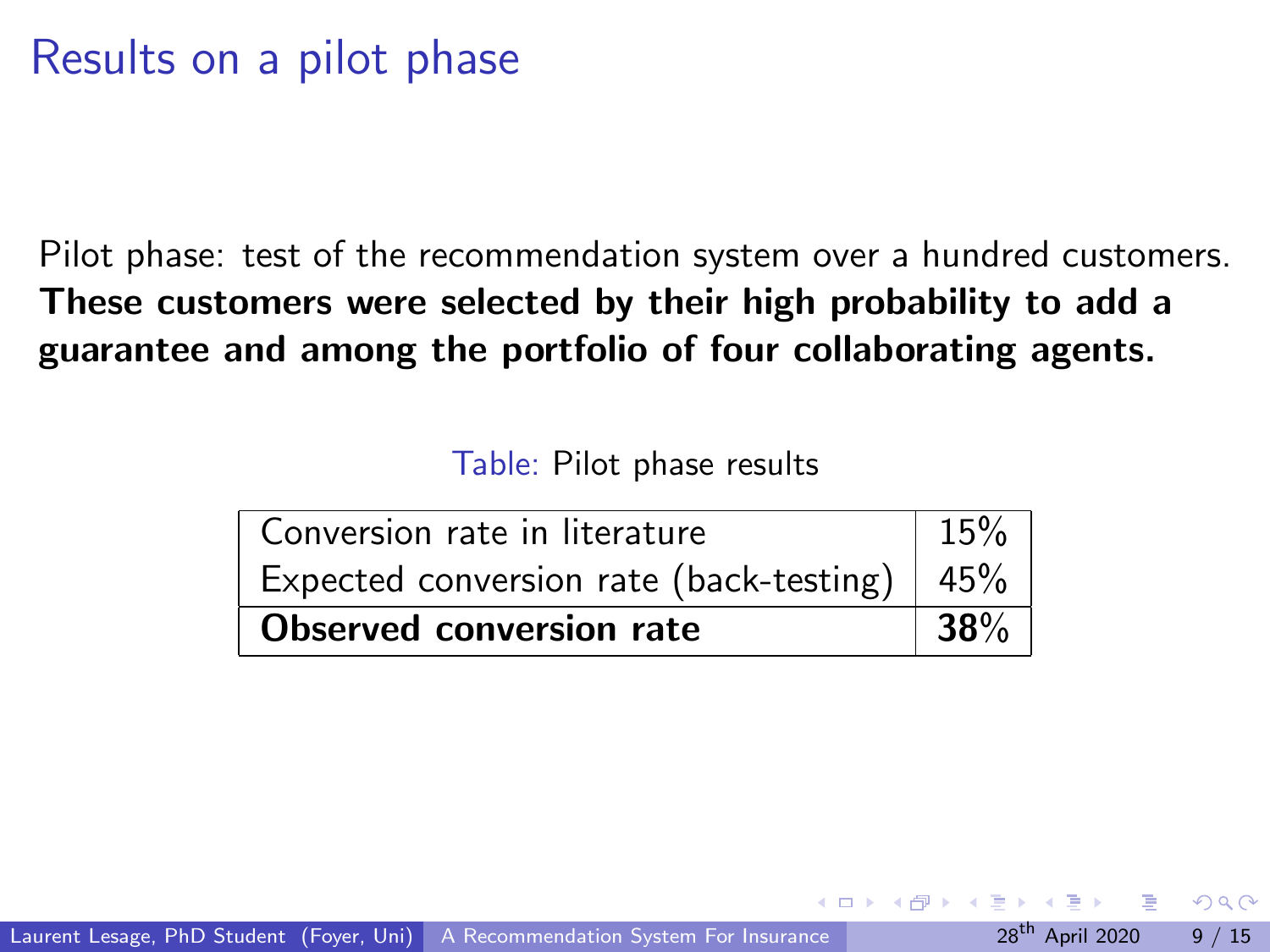<span id="page-15-0"></span>

#### 1 [Recommendation system](#page-1-0)

- [Context](#page-1-0)
- **•** [Architecture](#page-8-0)
- **•** [Results](#page-12-0)



画

 $\leftarrow$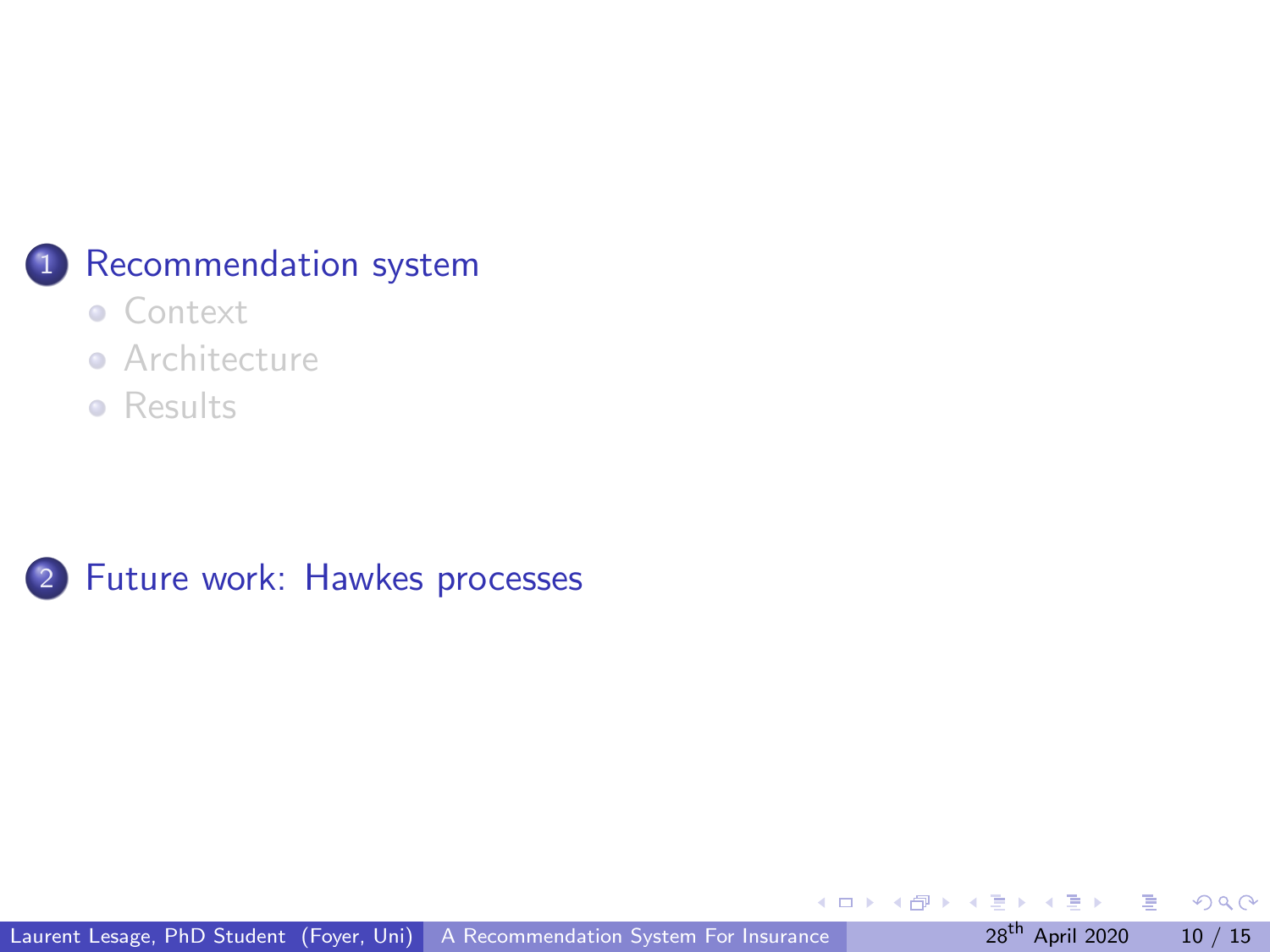• Improve the accuracy of the recommendation system:

 $QQ$ 

 $\leftarrow$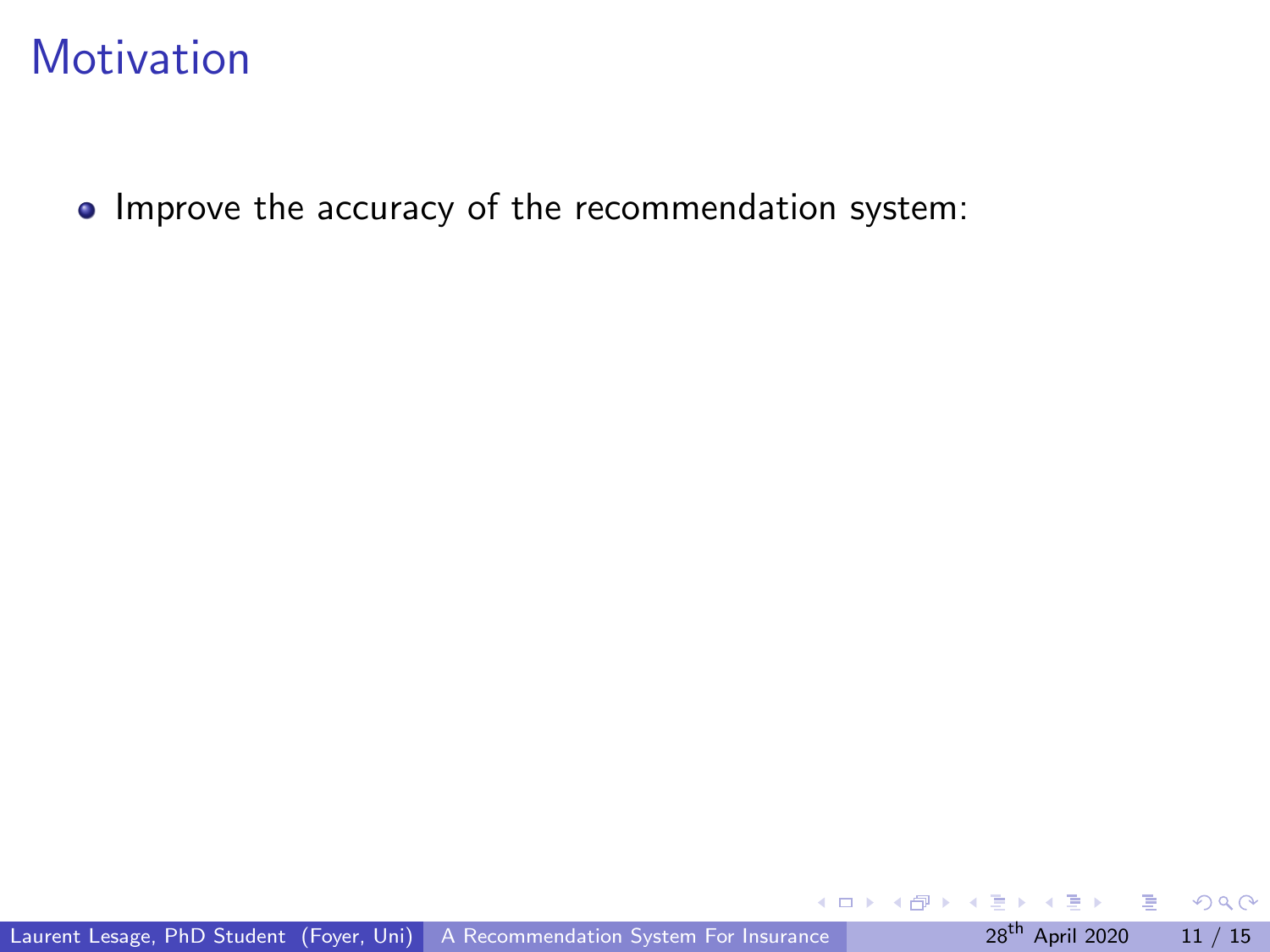- Improve the accuracy of the recommendation system:
	- $\triangleright$  Before: recommendation built on past observations of customers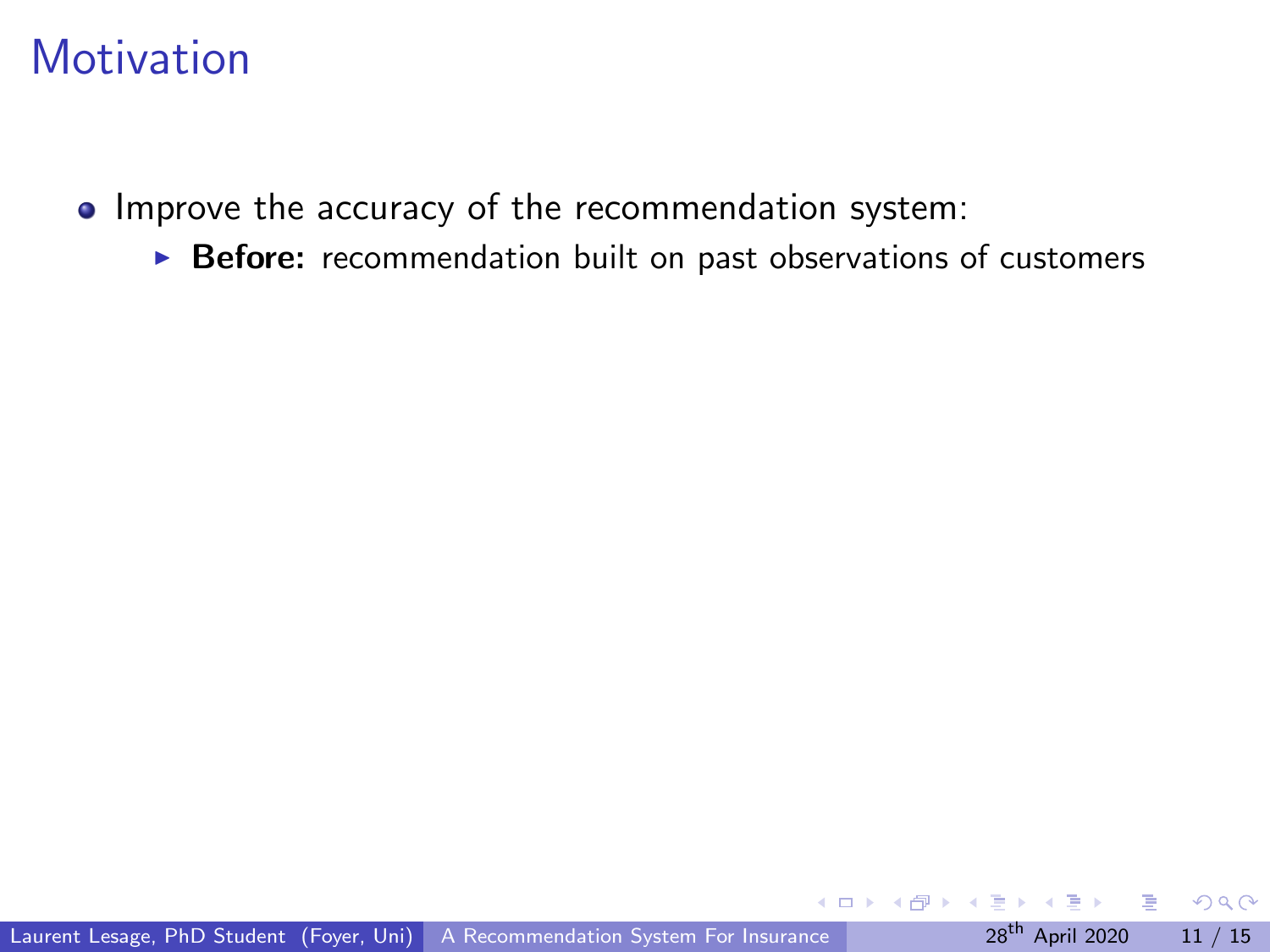- Improve the accuracy of the recommendation system:
	- $\triangleright$  Before: recommendation built on past observations of customers
	- $\triangleright$  After: recommendation built on past observations of customers and on life events predictions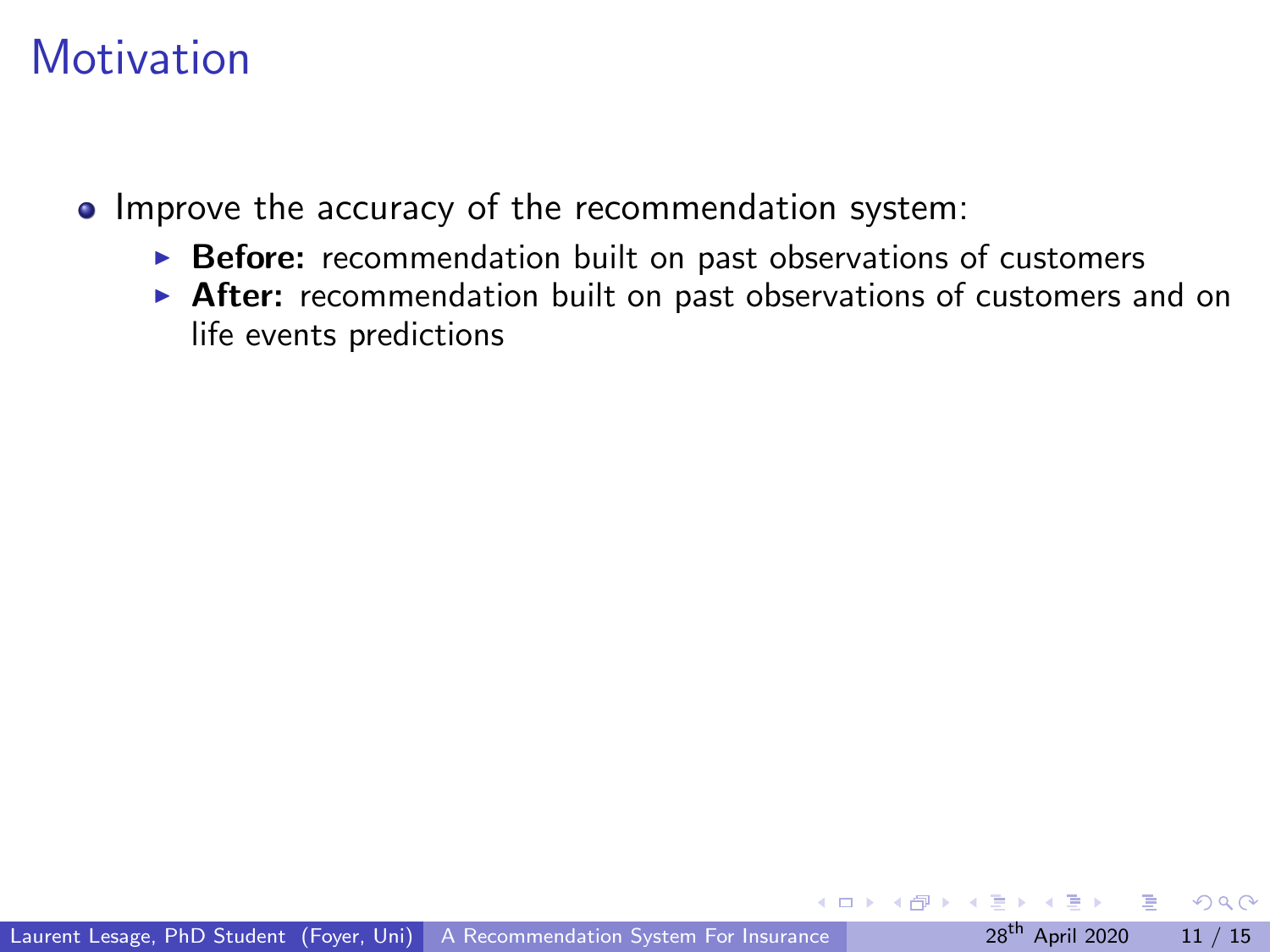- Improve the accuracy of the recommendation system:
	- $\triangleright$  Before: recommendation built on past observations of customers
	- $\triangleright$  After: recommendation built on past observations of customers and on life events predictions
		- $\star$  Vehicle change: 70% of guarantees adds are from a vehicle change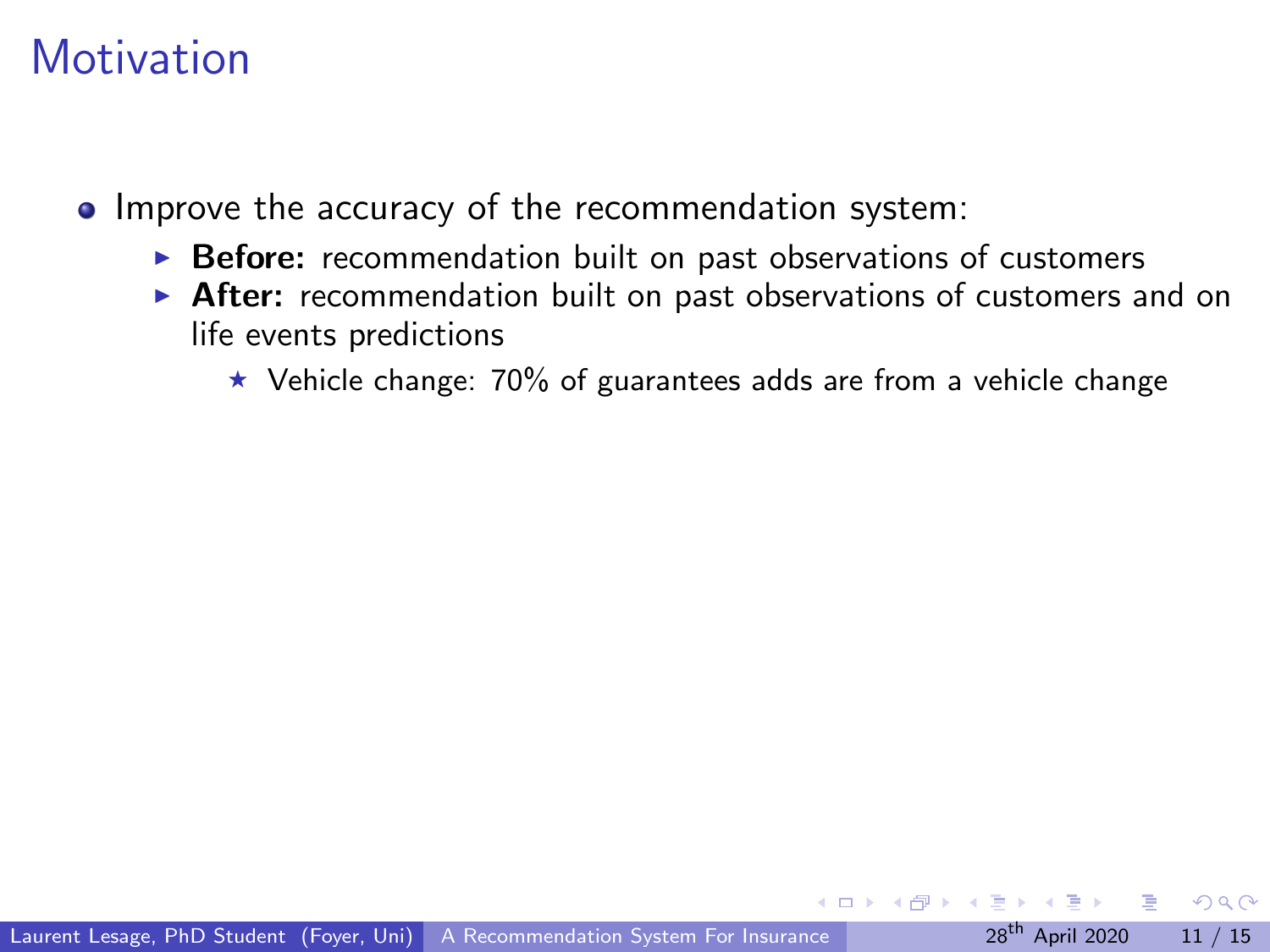- Improve the accuracy of the recommendation system:
	- $\triangleright$  Before: recommendation built on past observations of customers
	- $\triangleright$  After: recommendation built on past observations of customers and on life events predictions
		- $\star$  Vehicle change: 70% of guarantees adds are from a vehicle change
		- $\star$  Move, new job, birth, etc.: new habits change how the customer drives and then what car or insurance he should get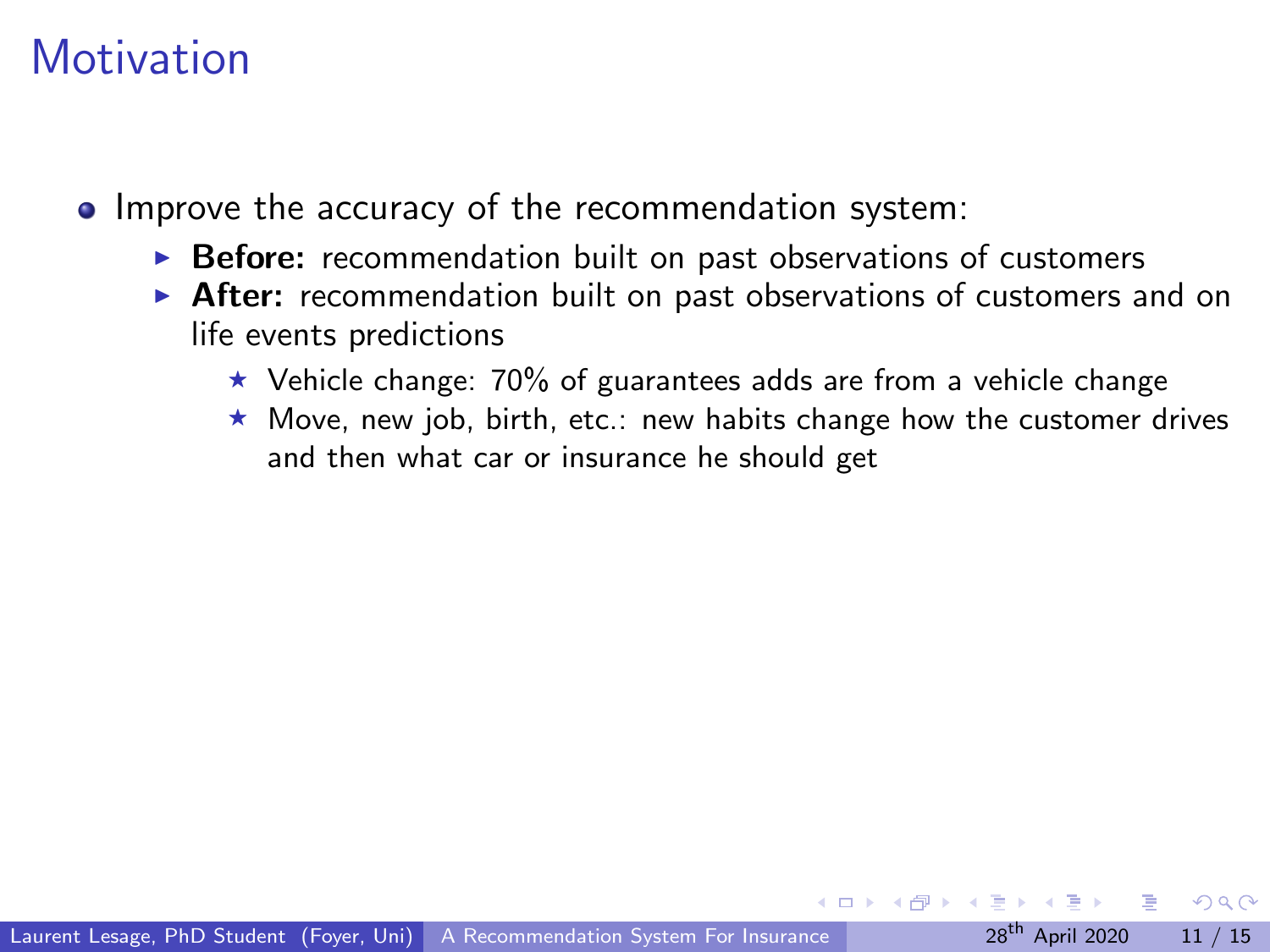- Improve the accuracy of the recommendation system:
	- $\triangleright$  Before: recommendation built on past observations of customers
	- $\triangleright$  After: recommendation built on past observations of customers and on life events predictions
		- $\star$  Vehicle change: 70% of guarantees adds are from a vehicle change
		- $\star$  Move, new job, birth, etc.: new habits change how the customer drives and then what car or insurance he should get
		- $\star$  Claims: the more the customer is likely to have an accident, the more he needs additional guarantees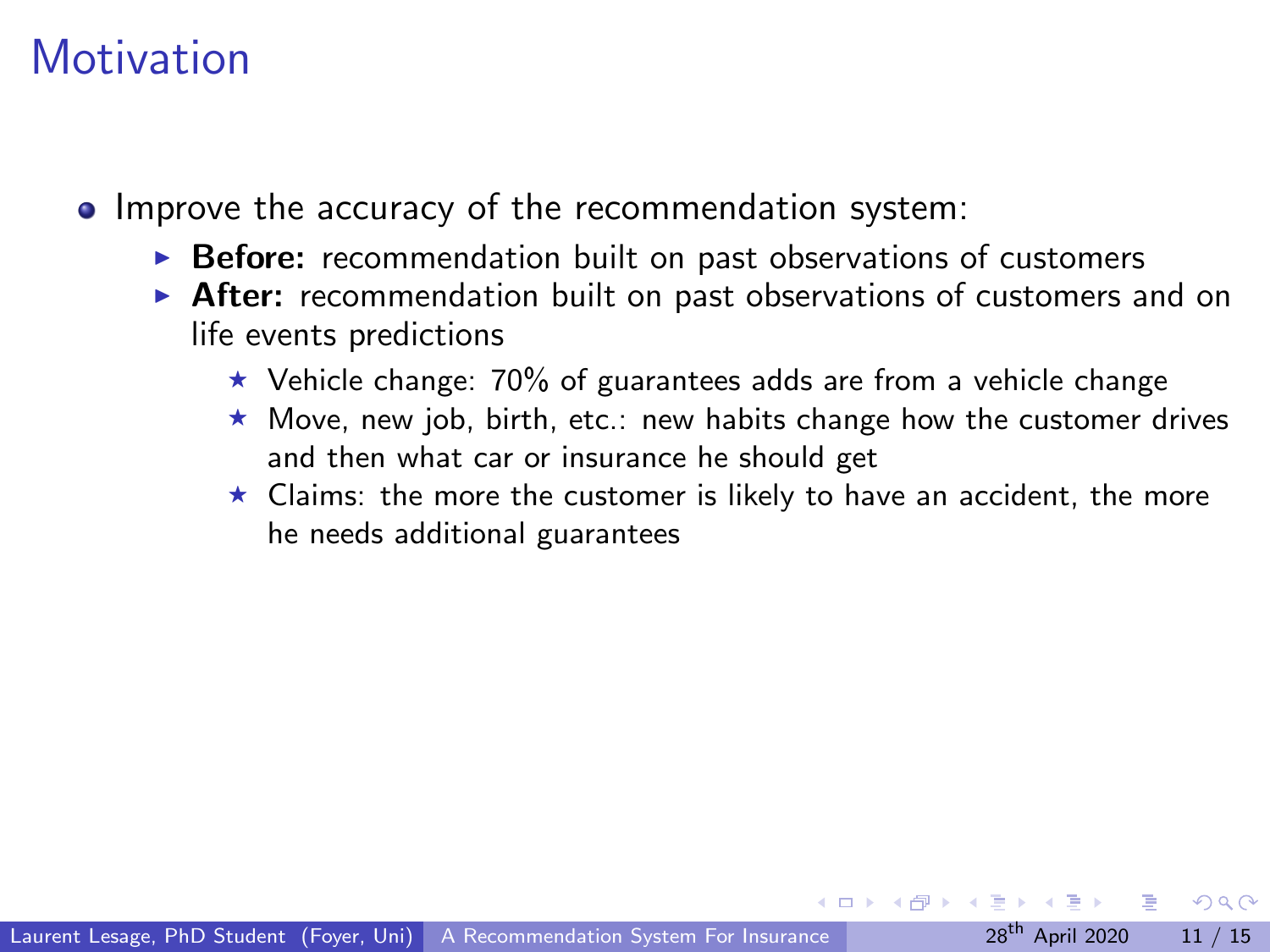- Improve the accuracy of the recommendation system:
	- $\triangleright$  Before: recommendation built on past observations of customers
	- $\triangleright$  After: recommendation built on past observations of customers and on life events predictions
		- $\star$  Vehicle change: 70% of guarantees adds are from a vehicle change
		- $\star$  Move, new job, birth, etc.: new habits change how the customer drives and then what car or insurance he should get
		- $\star$  Claims: the more the customer is likely to have an accident, the more he needs additional guarantees
- **o** Innovative approach: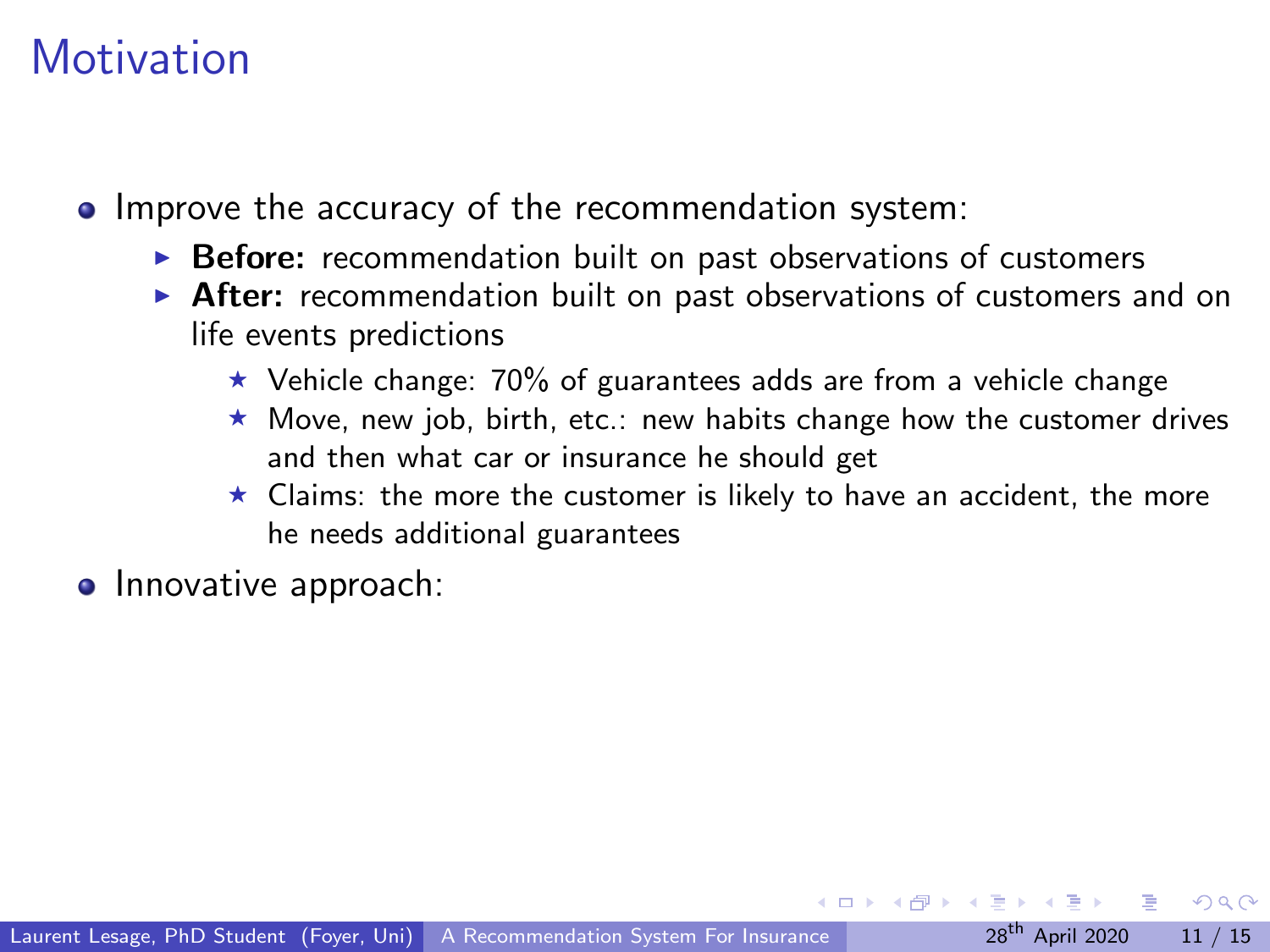- Improve the accuracy of the recommendation system:
	- $\triangleright$  Before: recommendation built on past observations of customers
	- $\triangleright$  After: recommendation built on past observations of customers and on life events predictions
		- $\star$  Vehicle change: 70% of guarantees adds are from a vehicle change
		- $\star$  Move, new job, birth, etc.: new habits change how the customer drives and then what car or insurance he should get
		- $\star$  Claims: the more the customer is likely to have an accident, the more he needs additional guarantees
- **o** Innovative approach:
	- $\triangleright$  Classic models in insurance: customers' profiles only from an apriori vision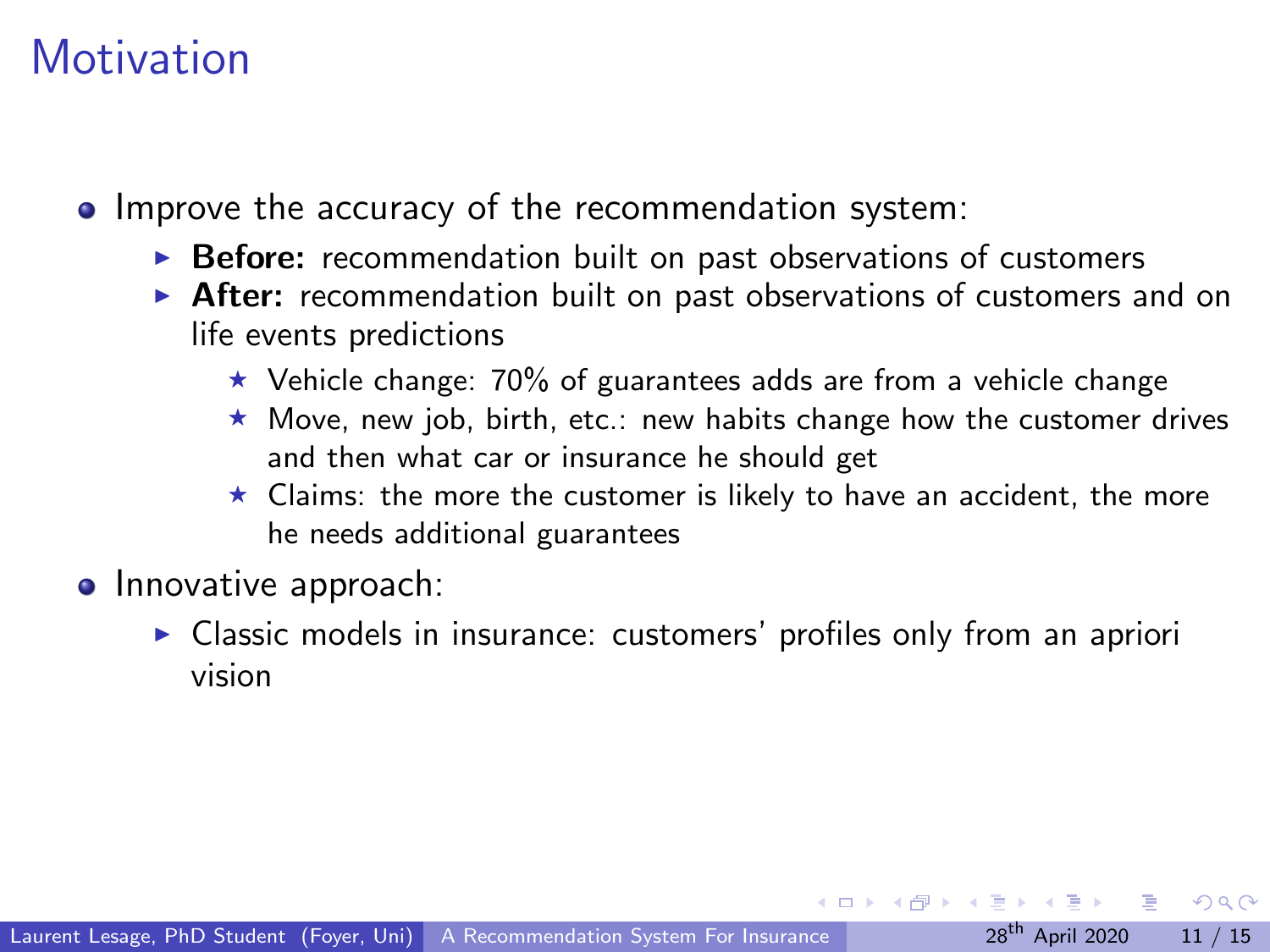- Improve the accuracy of the recommendation system:
	- $\triangleright$  Before: recommendation built on past observations of customers
	- $\triangleright$  After: recommendation built on past observations of customers and on life events predictions
		- $\star$  Vehicle change: 70% of guarantees adds are from a vehicle change
		- $\star$  Move, new job, birth, etc.: new habits change how the customer drives and then what car or insurance he should get
		- $\star$  Claims: the more the customer is likely to have an accident, the more he needs additional guarantees
- **o** Innovative approach:
	- $\triangleright$  Classic models in insurance: customers' profiles only from an apriori vision
	- $\blacktriangleright$  Hawkes processes: many recent research papers, a few applied to insurance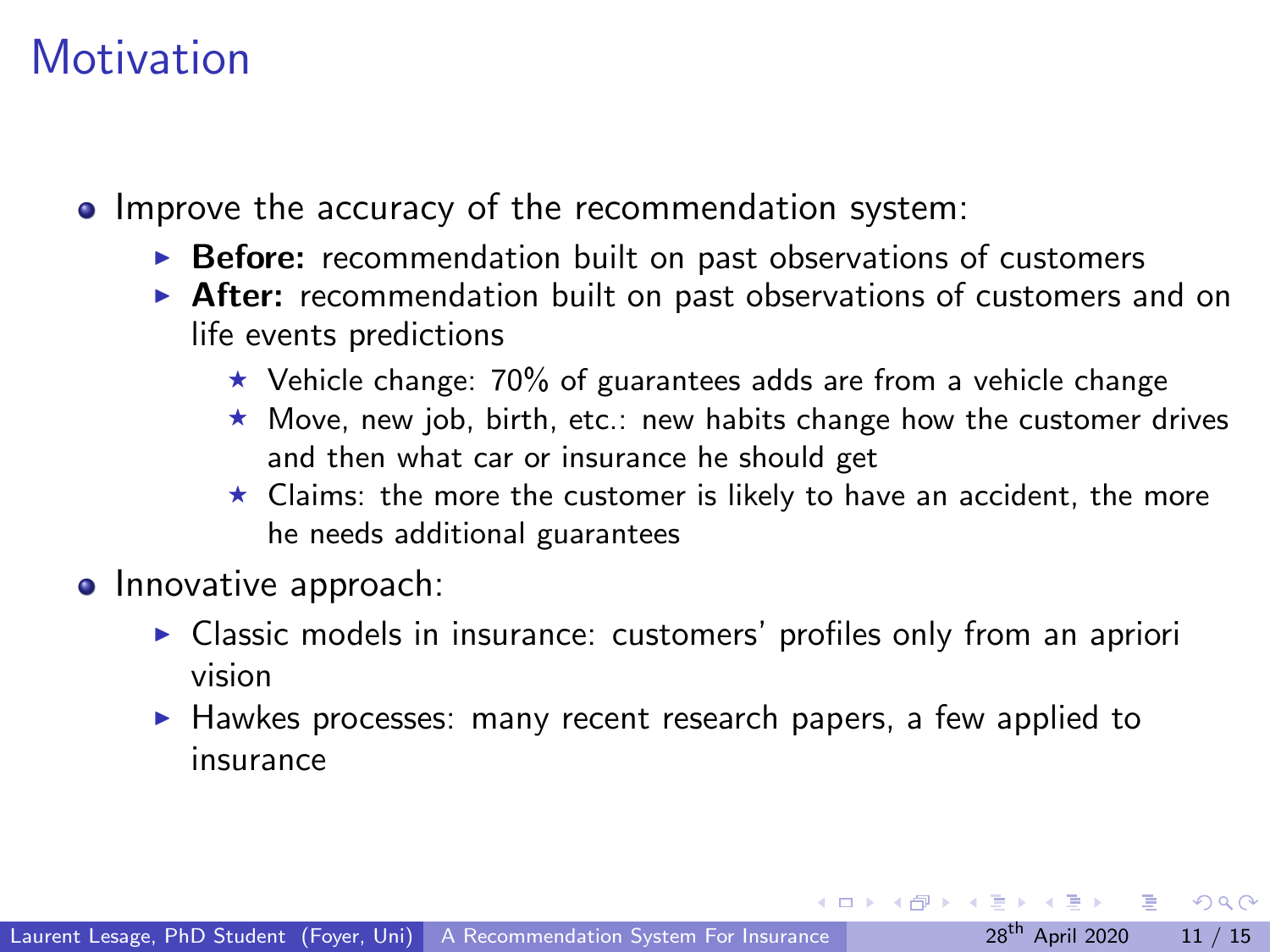# Hawkes Process: introduction

Hawkes Process is a category of point process. Idea of Hawkes Process: occurrence of an event increases the likelihood that this event happens again in the near future



Burglaries: when happening, criminals figure out that this specific area is vulnerable and then are more likely to commit crimes there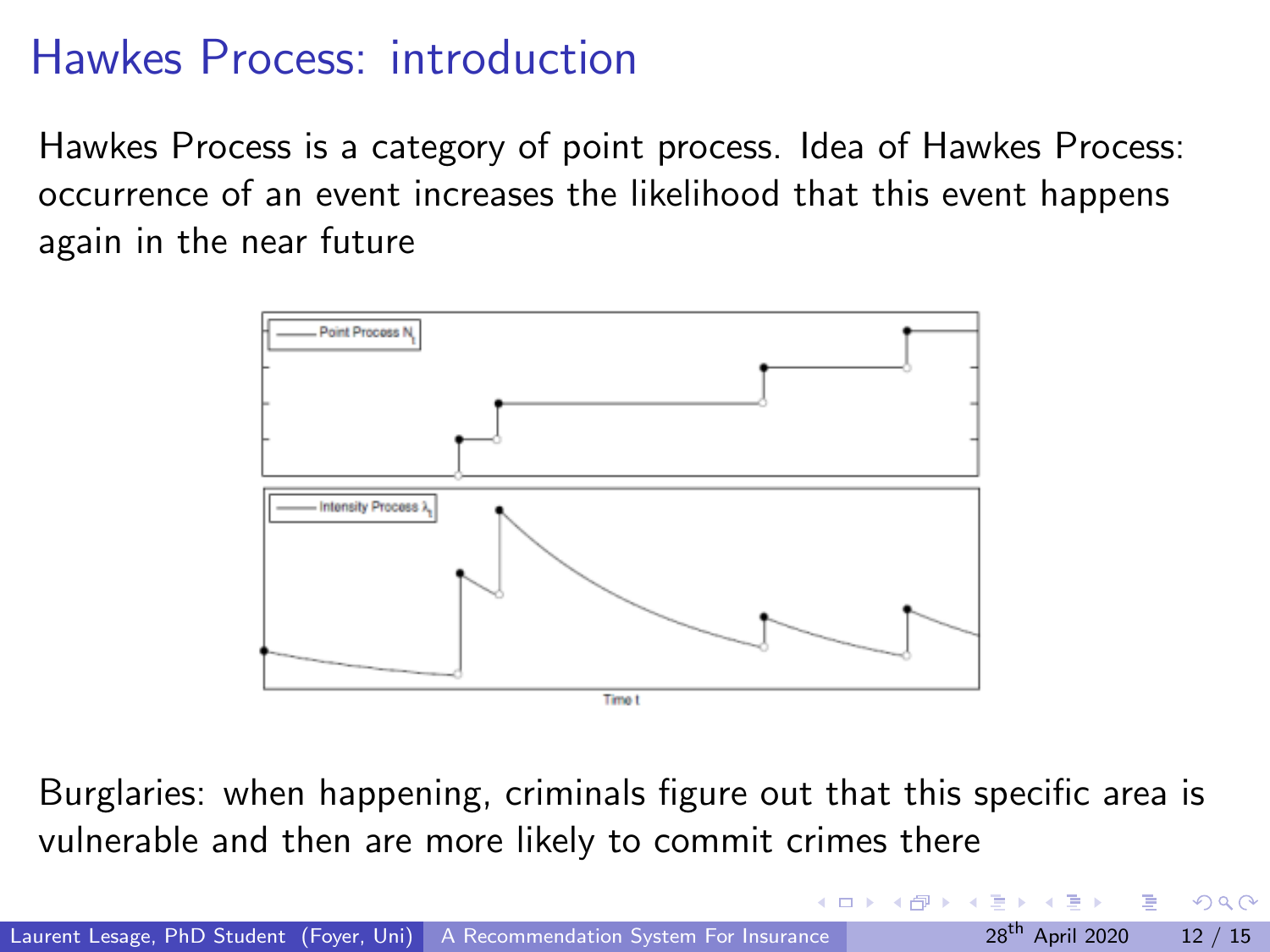#### <span id="page-26-0"></span>Definition

**(Hawkes process)** Let's consider  $\lambda > 0$  (background intensity) and  $\mu$ :  $(0, +\infty) \rightarrow [0, +\infty)$  (excitation function). We denote  $\{t_1, ..., t_n\}$  the sequence of past occurrences until time t. A point process is a Hawkes process if its conditional intensity function is of the form

$$
\lambda^*(t) = \lambda + \int_0^t \mu(t - u) dN(u)
$$
  
=  $\lambda + \sum_{k=1}^n \mu(t - t_k)$ 

Homogeneous Poisson process:  $\lambda^*(t) = \lambda$ Non-homogeneous Poisson process:  $\lambda^*(t) = \lambda(t)$ 

#### Example

$$
\lambda^*(t) = \lambda + \sum_{k=1}^n \alpha \exp(-\beta(t - t_k))
$$
 (2)

(1)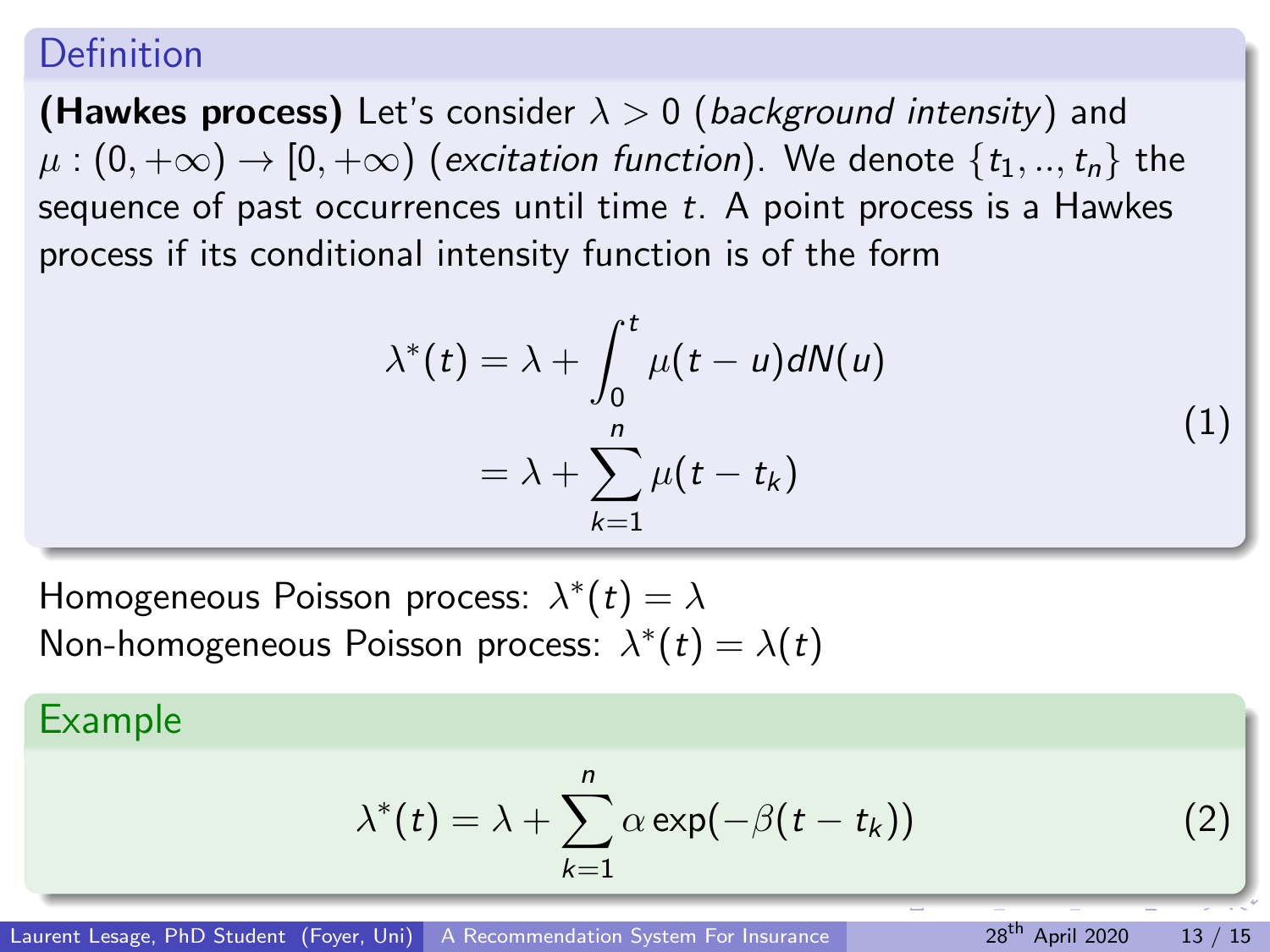<span id="page-27-0"></span>I: move, II: new job, III: new vehicle



• 1: Bob moves from Luxembourg to a French apartment  $\rightarrow$  maybe a new job in France and a new car for different rides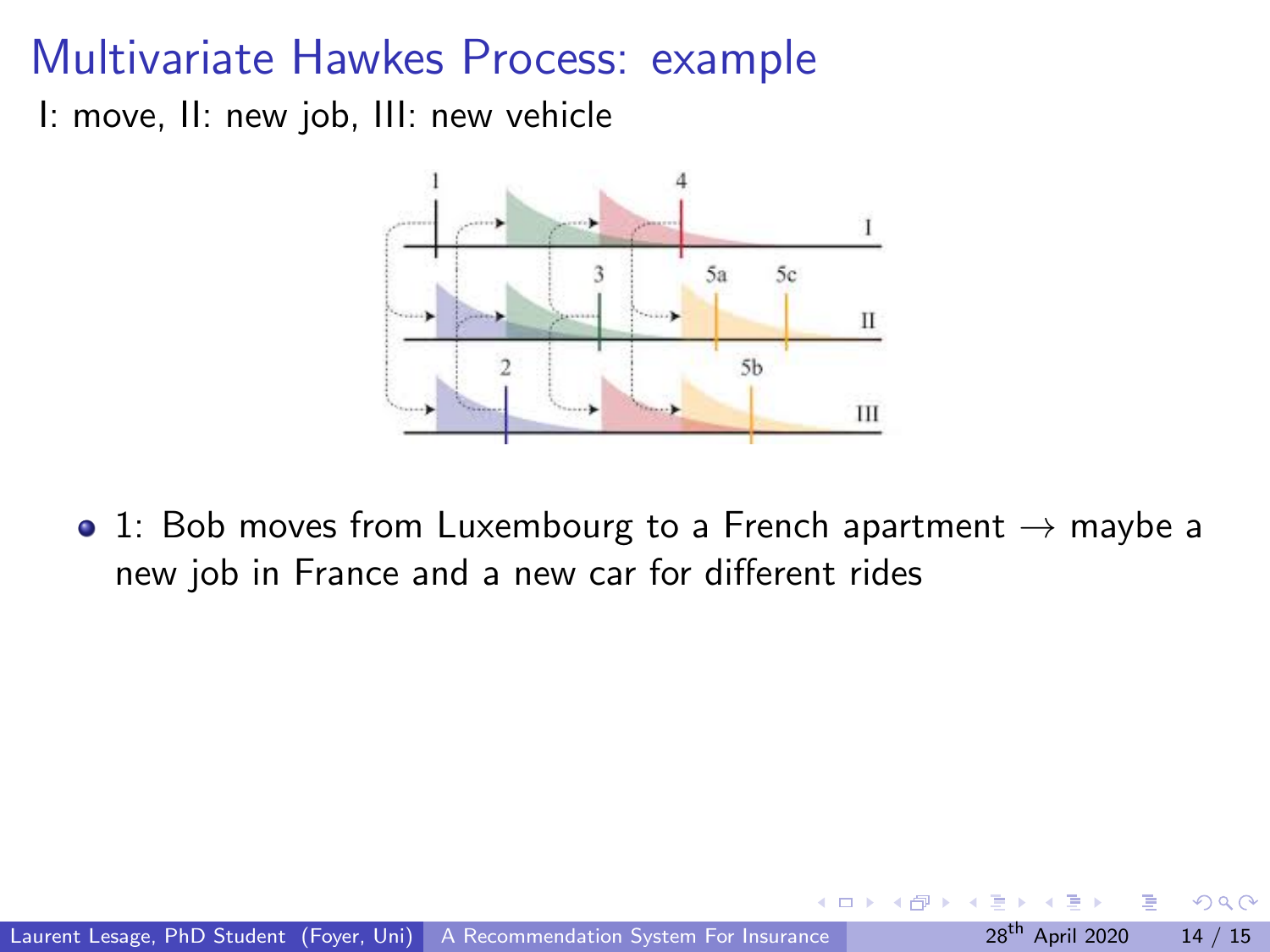I: move, II: new job, III: new vehicle



- 1: Bob moves from Luxembourg to a French apartment  $\rightarrow$  maybe a new job in France and a new car for different rides
- 2: Bob buys an estate car  $\rightarrow$  maybe a birth incoming, which could imply a new move for a house or a new job (to earn more or work less)

∽≏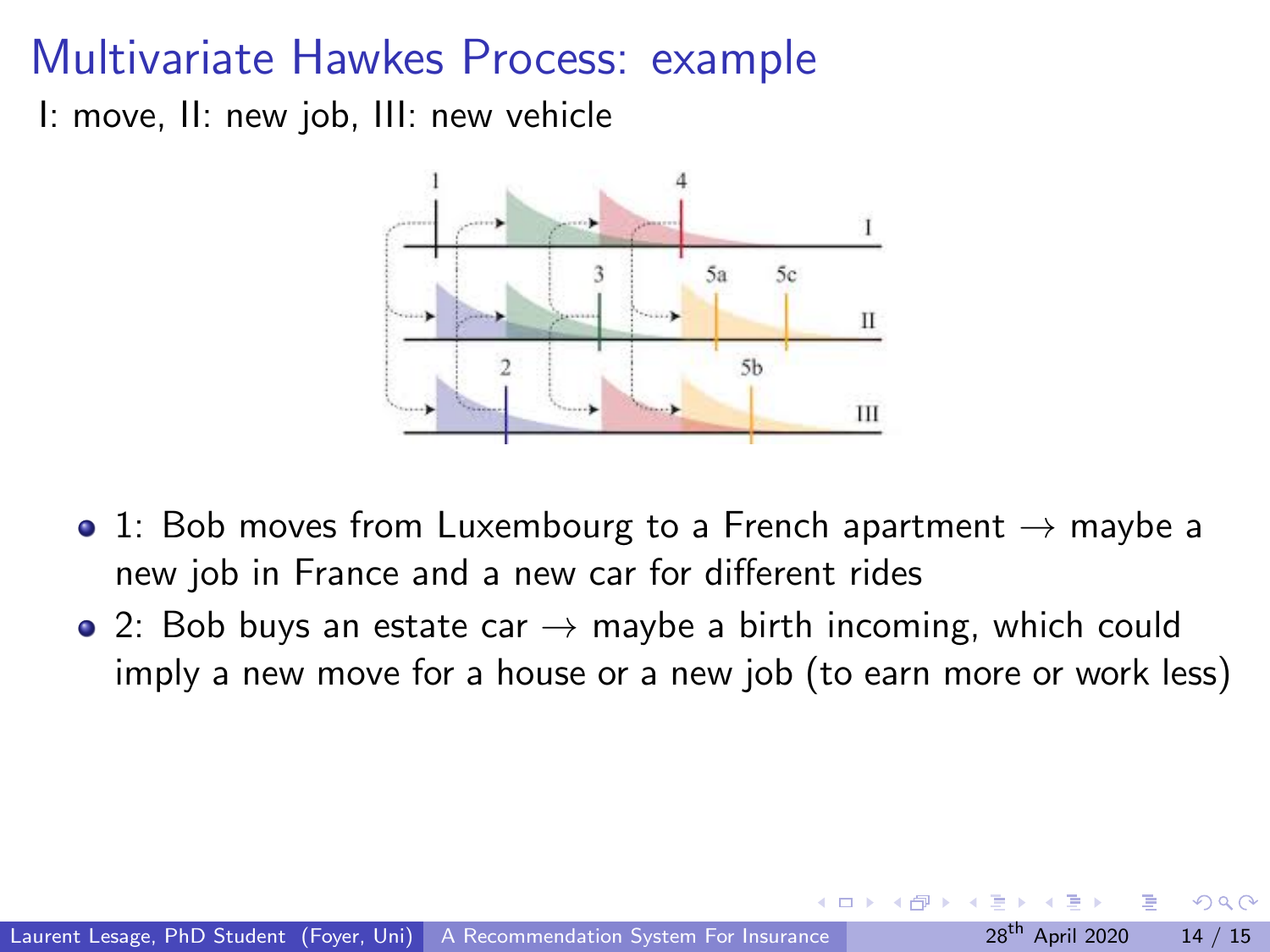<span id="page-29-0"></span>I: move, II: new job, III: new vehicle



- 1: Bob moves from Luxembourg to a French apartment  $\rightarrow$  maybe a new job in France and a new car for different rides
- 2: Bob buys an estate car  $\rightarrow$  maybe a birth incoming, which could imply a new move for a house or a new job (to earn more or work less)
- 3: Bob obtains a better paid job  $\rightarrow$  the house becomes more affordable, and Bob could buy a better car

∽≏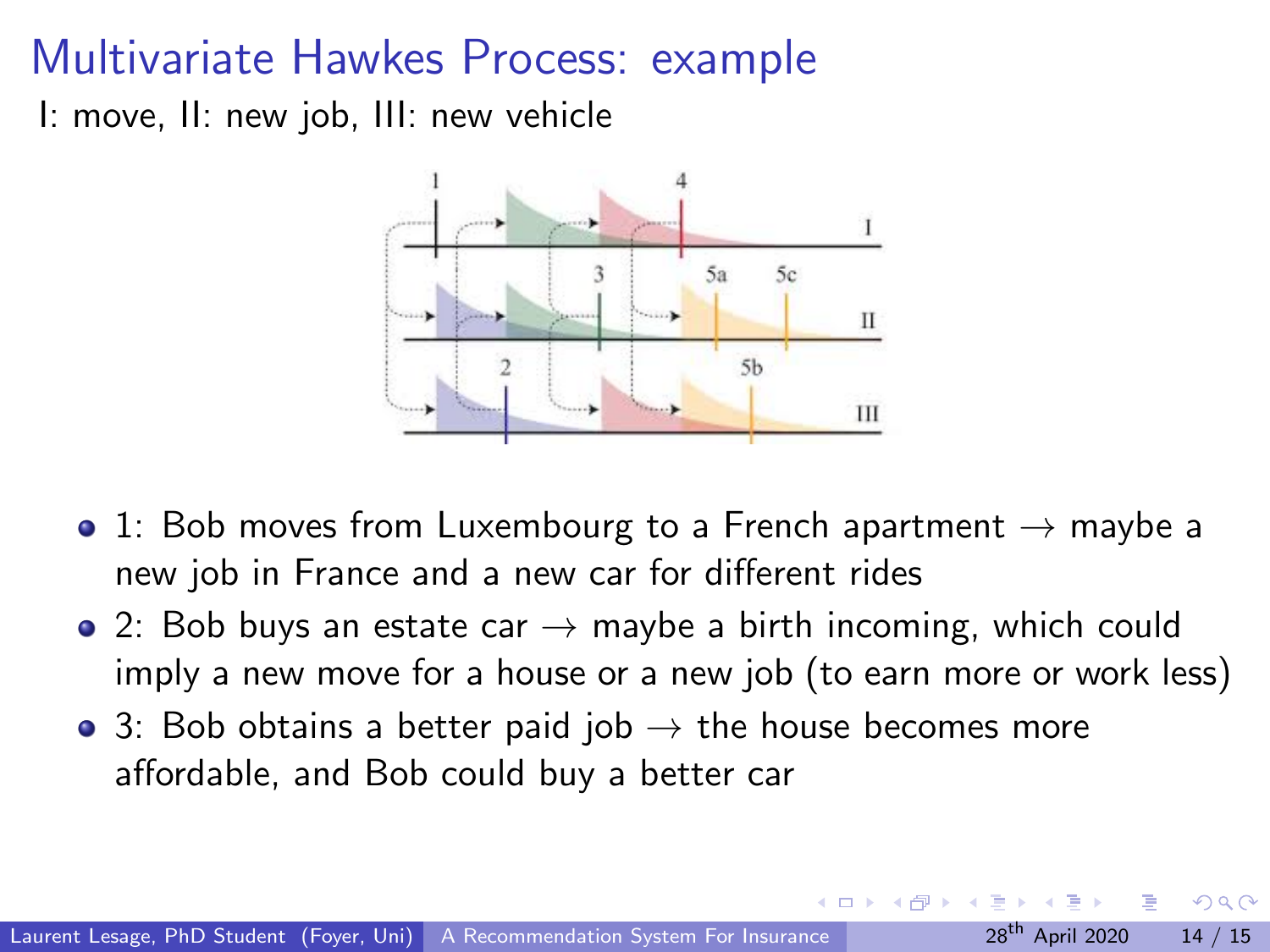<span id="page-30-0"></span>I: move, II: new job, III: new vehicle



- 1: Bob moves from Luxembourg to a French apartment  $\rightarrow$  maybe a new job in France and a new car for different rides
- 2: Bob buys an estate car  $\rightarrow$  maybe a birth incoming, which could imply a new move for a house or a new job (to earn more or work less)
- 3: Bob obtains a better paid job  $\rightarrow$  the house becomes more affordable, and Bob could buy a better car
- $\bullet$  4: Bob buys a house in Belgium  $\rightarrow$  maybe he is looking for a job in Belgium and maybe he could change his ve[hic](#page-29-0)[le](#page-31-0) [a](#page-26-0)[g](#page-27-0)[a](#page-30-0)[i](#page-31-0)[n](#page-14-0)  $\Omega$